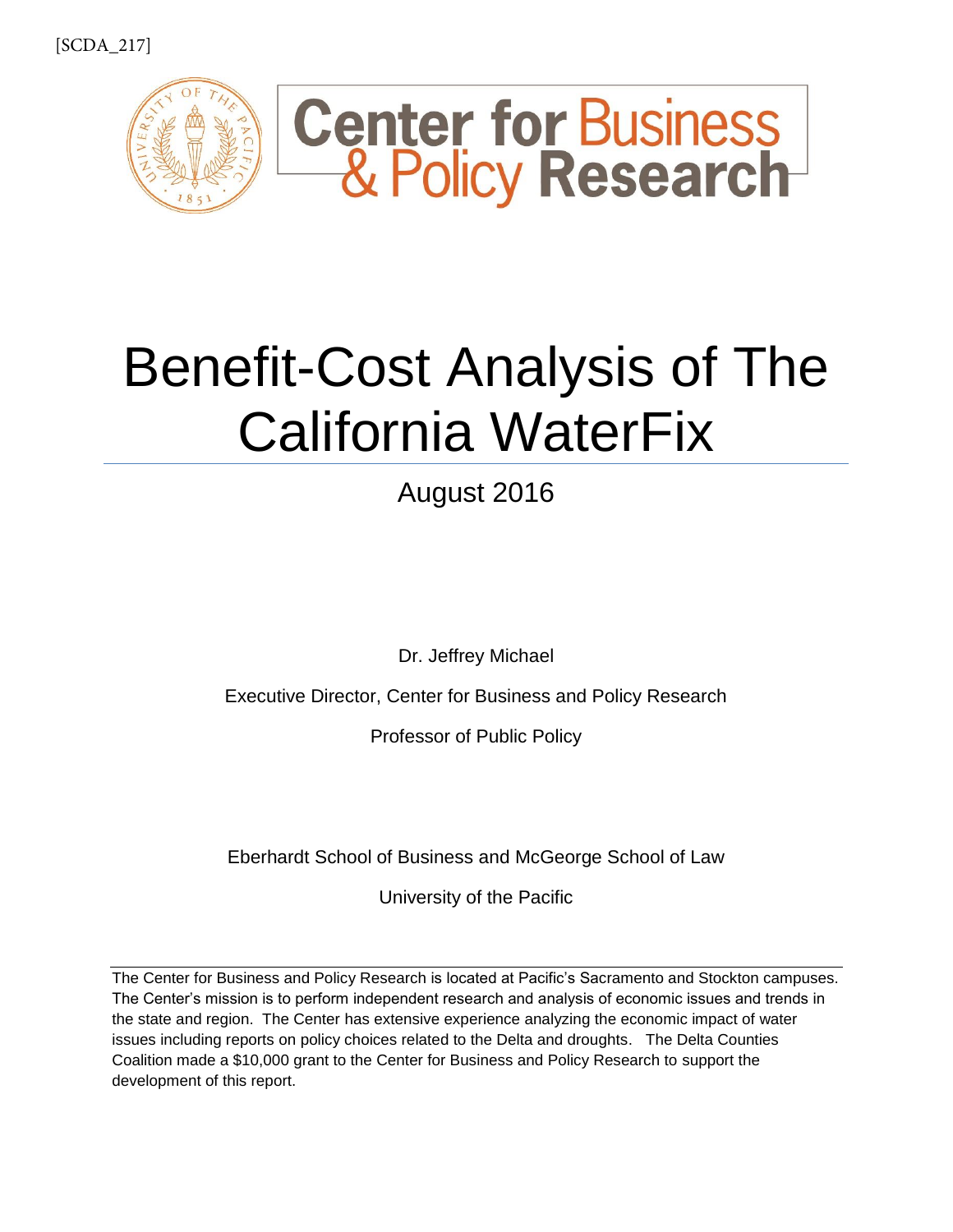## **Table of Contents**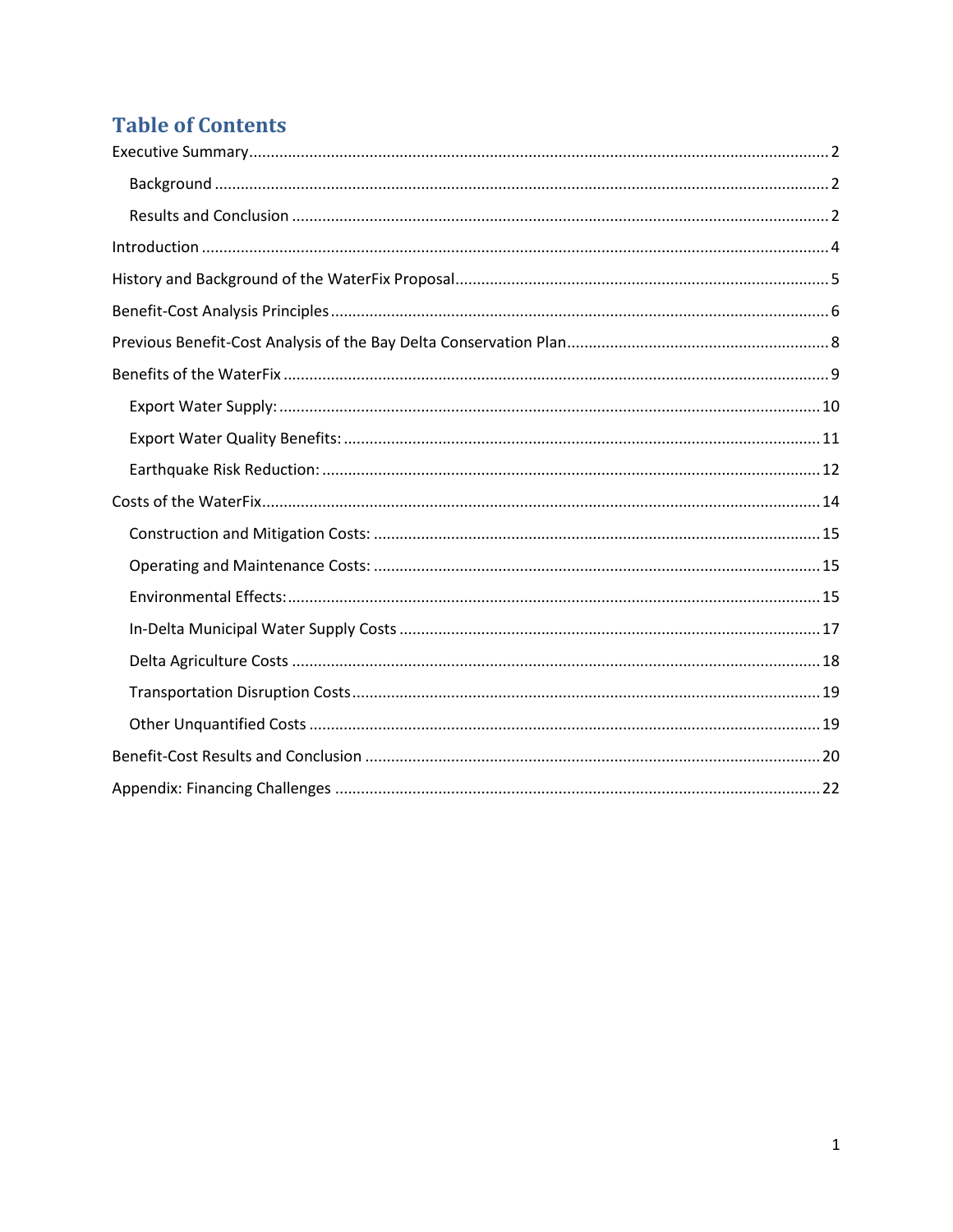## <span id="page-2-0"></span>**Executive Summary**

This report is the first comprehensive benefit-cost analysis of the California WaterFix, a significant revision to the plan for water conveyance tunnels under the Delta originally proposed as part of the Bay-Delta Conservation Plan (BDCP). The WaterFix is the most costly water proposal in California history, so it is unusual that the California Department of Water Resources (DWR) has not followed its own planning guidelines and issued a benefit-cost analysis of the proposal. Thus, the benefit-cost analysis presented in this report fills a critical information gap so that the public and decision-makers can better assess the merits of the WaterFix proposal. This analysis is based on data and assumptions in the revised environmental documents produced by DWR to support the proposal's environmental review. The results show the WaterFix costs are four times larger than its benefits, and thus the project is not is not economically justified.

#### <span id="page-2-1"></span>**Background**

The California WaterFix is the most expensive and arguably most controversial water infrastructure proposal in the state's history. It would add large water diversions to the Sacramento River and that would convey water through tunnels 35 miles in length under the Delta to the State Water Project (SWP) and Central Valley Project (CVP). The goal of the project is to secure water exports from the Delta by reducing the use of the current south Delta diversion that relies on the stability of Delta levees and causes reverse flows in Delta channels that harm endangered species such as Delta Smelt and Winter-run Chinook Salmon. In addition to its estimated \$16 billion construction cost, the concerns of opponents include the risk of harming endangered fish at the new water intakes and degrading water quality in the Delta for human and environmental uses because of reduced freshwater flows from the Sacramento River.

This benefit-cost analysis includes base and optimistic scenarios that closely follow the project description and environmental analysis produced by project proponents, and makes a number of assumptions that are favorable to the WaterFix such as the use of a low-discount rate, a 100 year operating lifespan, and no environmental costs. The analysis does not include a pessimistic scenario, and thus does not consider the possibility of cost overruns or the risk of harm to endangered species. In addition, this analysis does not include financing costs of the bond debt that is expected to be used to pay construction costs.

### <span id="page-2-2"></span>**Results and Conclusion**

Although the study includes assumptions favorable to the WaterFix, the results clearly show that the WaterFix is not economically justified under both the base and optimistic scenarios. The base scenario finds a net present value of -\$10.2 billion, and a benefit-cost ratio of 0.23. That means the WaterFix is estimated to provide only 23 cents of benefits for each dollar of cost. In the optimistic scenario, the net present value is -\$7.8 billion and the benefit-cost ratio is 0.39.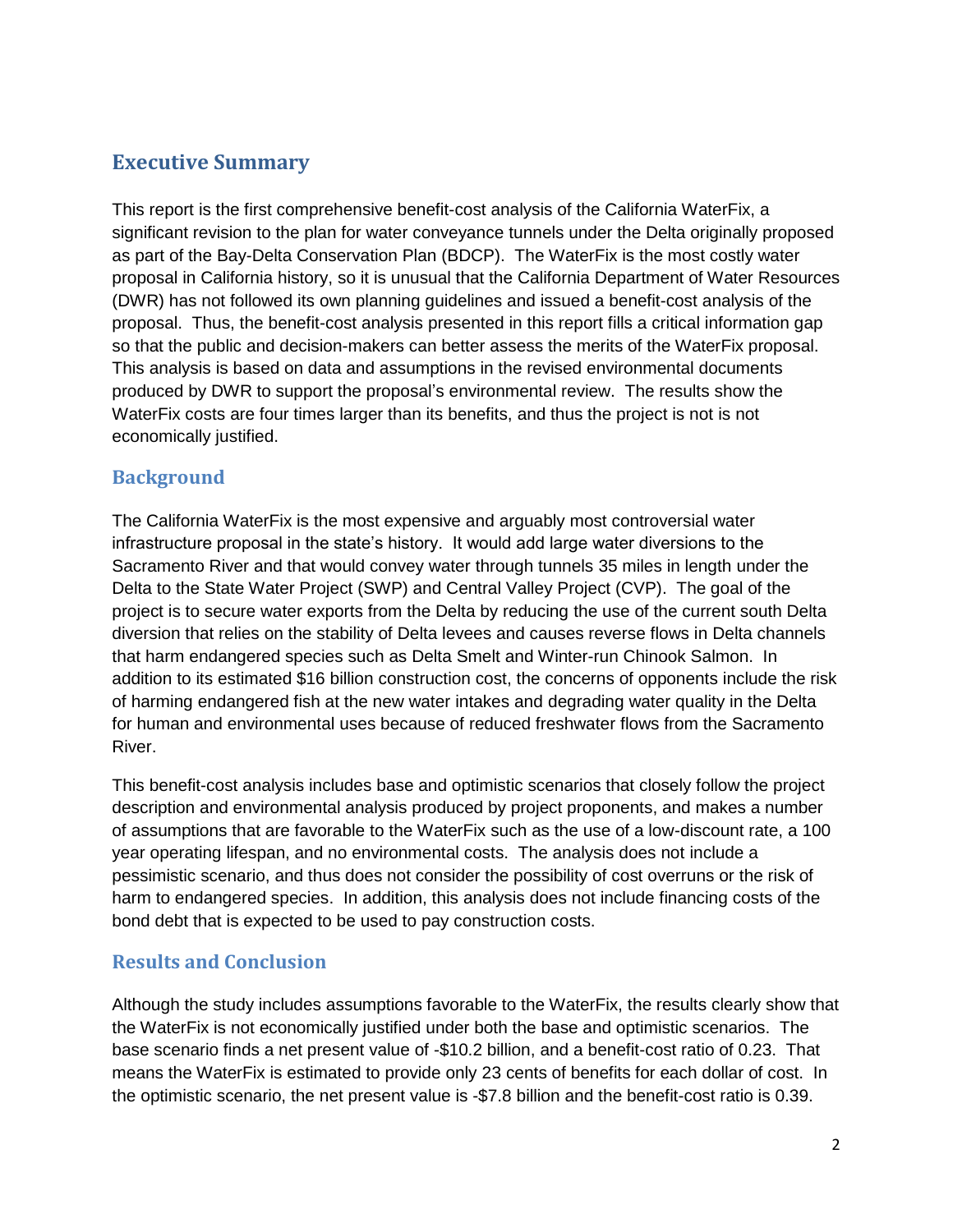Thus, even under optimistic assumptions, costs are still more than 2.5 times larger than benefits.

The primary economic problem for the WaterFix is its low water yield, that is the difference in water supply with and without the WaterFix, relative to its \$16 billion construction cost. The results of the base scenario analysis show that it could only be economically justified if its construction and mitigation costs were below \$2 billion or if its water yield could be increased from an annual average of 225,000 acre feet per year to about 2 million acre feet per year without negatively impacting the environment or causing any additional harm to other water users.

The WaterFix has the physical capacity to increase water exports more than the constrained operations assumed in the current proposal, and many project opponents fear that the economic demands created by project financing could result in much higher exports that harm the environment and other water users. This report shows the concern of project opponents is well justified, and raises questions as to why state and federal water agencies are seeking environmental approval for the WaterFix without a benefit-cost and financial feasibility analysis consistent with the operating assumptions it is using to obtain regulatory approval.

|                                    | Base scenario      | Optimistic Scenario |
|------------------------------------|--------------------|---------------------|
| <b>Benefits</b>                    |                    |                     |
| <b>Export Water Supply</b>         | \$1,319,521,208    | \$2,822,409,124     |
| <b>Export Water Quality</b>        | \$1,677,361,307    | \$1,677,361,307     |
| <b>Earthquake Risk Reduction</b>   | \$0                | \$435,796,554       |
| <b>Total Benefits</b>              | \$2,996,882,515    | \$4,935,566,984     |
|                                    |                    |                     |
| <b>Costs</b>                       |                    |                     |
| <b>Construction and Mitigation</b> | \$11,676,474,531   | \$11,676,474,531    |
| <b>Operation and Maintenance</b>   | \$591,658,075      | \$591,658,075       |
| Ecosystem                          | \$0                | \$0                 |
| In-Delta Municipal                 | \$111,279,332      | \$37,093,107        |
| In-Delta Agriculture               | \$682,807,143      | \$293,953,421       |
| In-Delta Transportation            | \$132,205,755      | \$132,205,755       |
| <b>Total Costs</b>                 | \$13,194,424,836   | \$12,731,384,889    |
|                                    |                    |                     |
| <b>Net Benefit</b>                 | (\$10,197,542,281) | (\$7,795,817,905)   |
| <b>Benefit/Cost ratio</b>          | 0.23               | 0.39                |

#### **Present Value of Benefits and Costs of the California WaterFix.**

2014 dollars, 3.5% real discount rate, 15 years of construction, and 100 years of operation.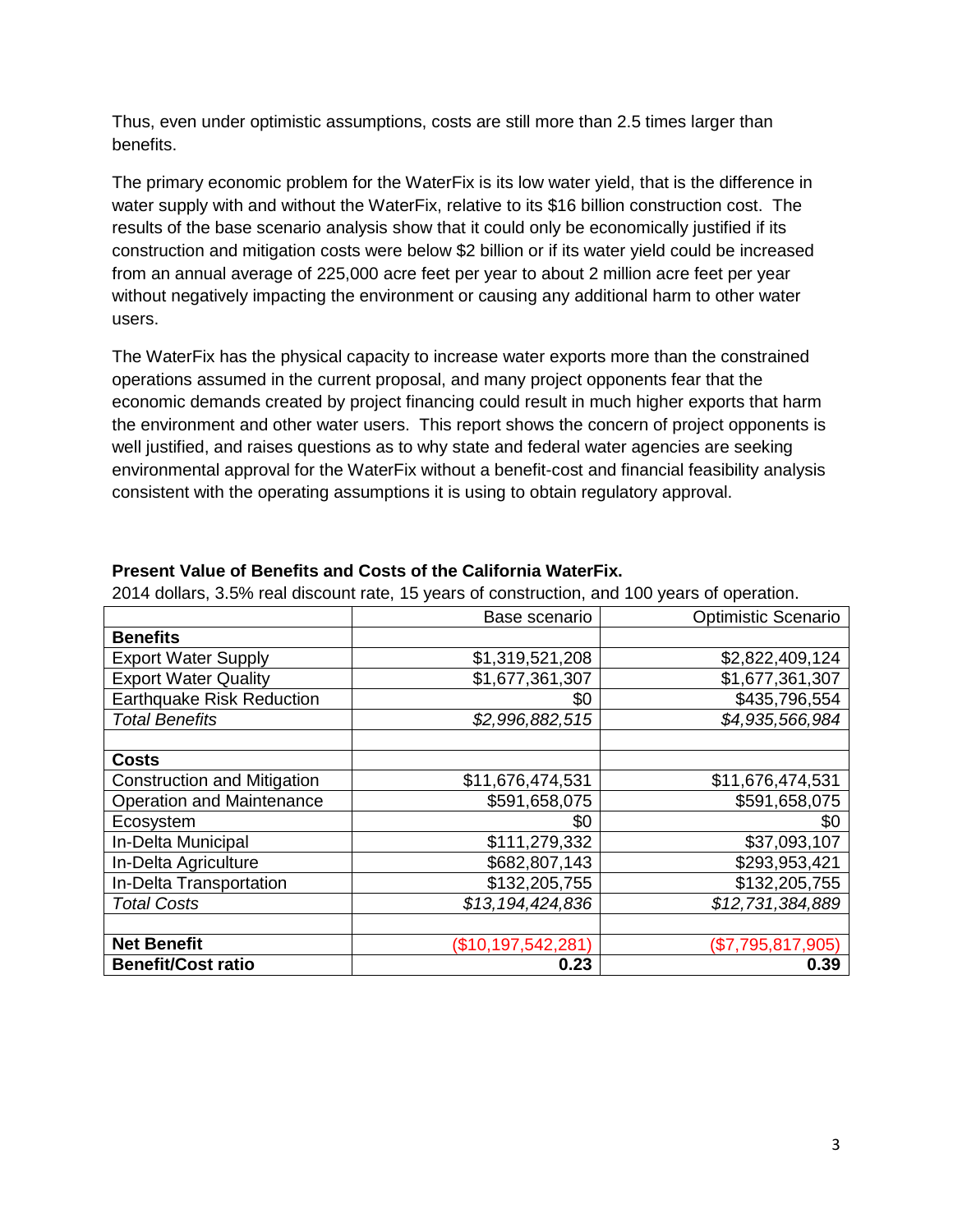### <span id="page-4-0"></span>**Introduction**

The WaterFix is the most costly and arguably the most contentious and controversial water infrastructure proposal in California history. The tunnels would divert water from the Sacramento River and convey it around the Delta to state and federal water projects serving southern California rather than continuing to convey the fresh water through Delta channels. The goal of the project is to increase water supply reliability for water contractors south of the Delta who receive deliveries from the State Water Project and the Central Valley Project, and to reduce fish mortality associated with the operation of the current pumps in the south Delta. In addition to its costs, other concerns with the WaterFix include new problems for endangered species created by operating the three new intakes, water quality degradation for municipal and agricultural users in the Delta who would be downstream of the new intakes, and environmental and community impacts from a 15-year construction process.

Surprisingly, the WaterFix proposal does not include a benefit-cost analysis that is commonly part of the planning for major water infrastructure despite its estimated \$16 billion construction cost and billions more in interest and operating costs that will be paid over time. This report is the first comprehensive benefit-cost analysis of the WaterFix proposal, and fills a critical information gap so that the public and decision-makers can better assess the merits of the Water Fix proposal.

This benefit-cost analysis is based on the project description and environmental analysis in the environmental impact report and other documents produced by the California Department of Water Resources (DWR) or the U.S. Bureau of Reclamation (BOR) to support the WaterFix proposal. The values to various benefits and costs are derived directly from the findings in these environmental documents and other reports that have been generated or referenced by DWR and BOR for similar projects. It follows benefit-cost principals accepted by these agencies, and adopts a number of assumptions that favor large infrastructure expenditures like the tunnels such as tabulating benefits over a 100-year period and using a relatively low 3.5% discount rate.

The results clearly show that the WaterFix is not economically justified under both a base and optimistic scenarios. The base scenario finds a negative net benefit of nearly \$11 billion, and a benefit-cost ratio of 0.23. That means the WaterFix is estimated to provide only 23 cents of benefits for each dollar of cost. Using an optimistic set of study assumptions where all values of benefits and costs are taken from reports produced to advocate for the WaterFix, net benefits are still a negative \$7.8 billion and the benefit-cost ratio only increases to 0.39. Thus, under optimistic assumptions, costs are still more than 2.5 times larger than benefits.

The report begins with a brief history and background of the WaterFix proposal and its origins in the Bay Delta Conservation Plan, followed by a review of benefit-cost principles and previous economic analysis done when the tunnels were part of the BDCP. The next section estimates the value of the WaterFix benefits in three categories: 1) export water supply to cities and farms south of the Delta, 2) export water quality, and 3) earthquake risk reduction. WaterFix costs are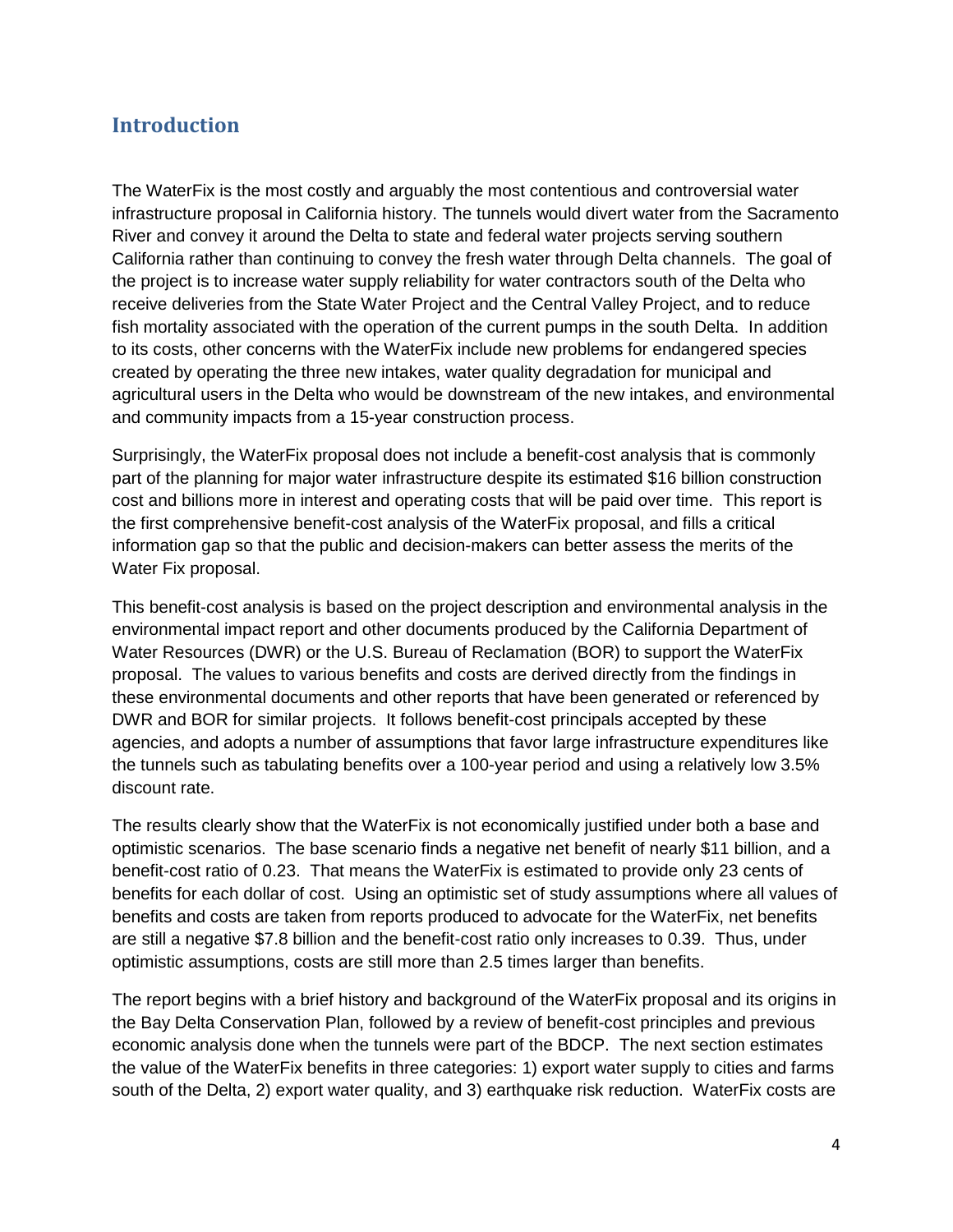estimated in six categories: 1) capital costs for construction and mitigation, 2) operating and maintenance costs, 3) ecosystem costs, 4) in-Delta municipal water supplies, 5) costs to in-Delta agriculture, and 6) impacts to transportation in the Delta. The report ends with a summary and conclusion and an appendix that briefly discusses some practical financial challenges that could impact construction of the WaterFix that go beyond the scope of a benefit-cost analysis.

## <span id="page-5-0"></span>**History and Background of the WaterFix Proposal**

The California WaterFix is a slightly modified version of the Delta tunnels that were originally the center piece of the Bay Delta Conservation Plan (BDCP). The BDCP planning process began in 2006. In addition to the tunnels, the BDCP included twenty additional conservation measures, including over 100,000 acres of habitat restoration, with a total estimated cost of both the tunnels and habitat conservation measures of \$25 billion. The BDCP was a habitat conservation plan (HCP) under section 10 of the U.S. Endangered Species Act, and a natural community conservation plan (NCCP) under California law. Approval of an HCP/NCCP requires a finding that the plan will improve the overall condition of the endangered and threatened species covered by the plan such as salmon and delta smelt. In return for investing in the plan to help the recovery of species, regulated entities such as the water contractors that receive water exported from the Delta would receive assurance that no additional money, water or other resources would be required from them under state and federal laws protecting species covered by the plan. Water contractors who receive water exported from the Delta were to pay for the construction, mitigation, and operation of the tunnels, and public funds were to pay for the other conservation elements.

After years of planning and evaluation, it became clear that the BDCP was falling short of its goal to improve the overall condition of covered species and was not going to receive approval as an HCP/NCCP. Despite the advantages of reducing reverse flows in the Delta associated with the south Delta pumps, the BDCP raised new concerns about the negative effects of the new intakes on the Sacramento River on migrating salmon and other fish, the impacts of degraded water quality in the Delta south of the intakes, and the effectiveness of the planned habitat restoration. In 2015, the California Department of Water Resources decided to abandon the BDCP and split the tunnels from the other conservation measures in a more focused proposal called the California WaterFix.

While the stated goals of the WaterFix remain the same as the BDCP, the tunnels-only WaterFix proposal is not an HCP/NCCP and is seeking approval under section 7 of the Endangered Species Act. The environmental standards under section 7 consultation are lower than section 10. Specifically, WaterFix requires a finding that it is not likely to jeopardize the continued existence of listed species, whereas the BDCP required improvement to the overall condition of listed species. The lower environmental requirements of section 7 improve the likelihood of the tunnels receiving regulatory approval, and were the primary reason for the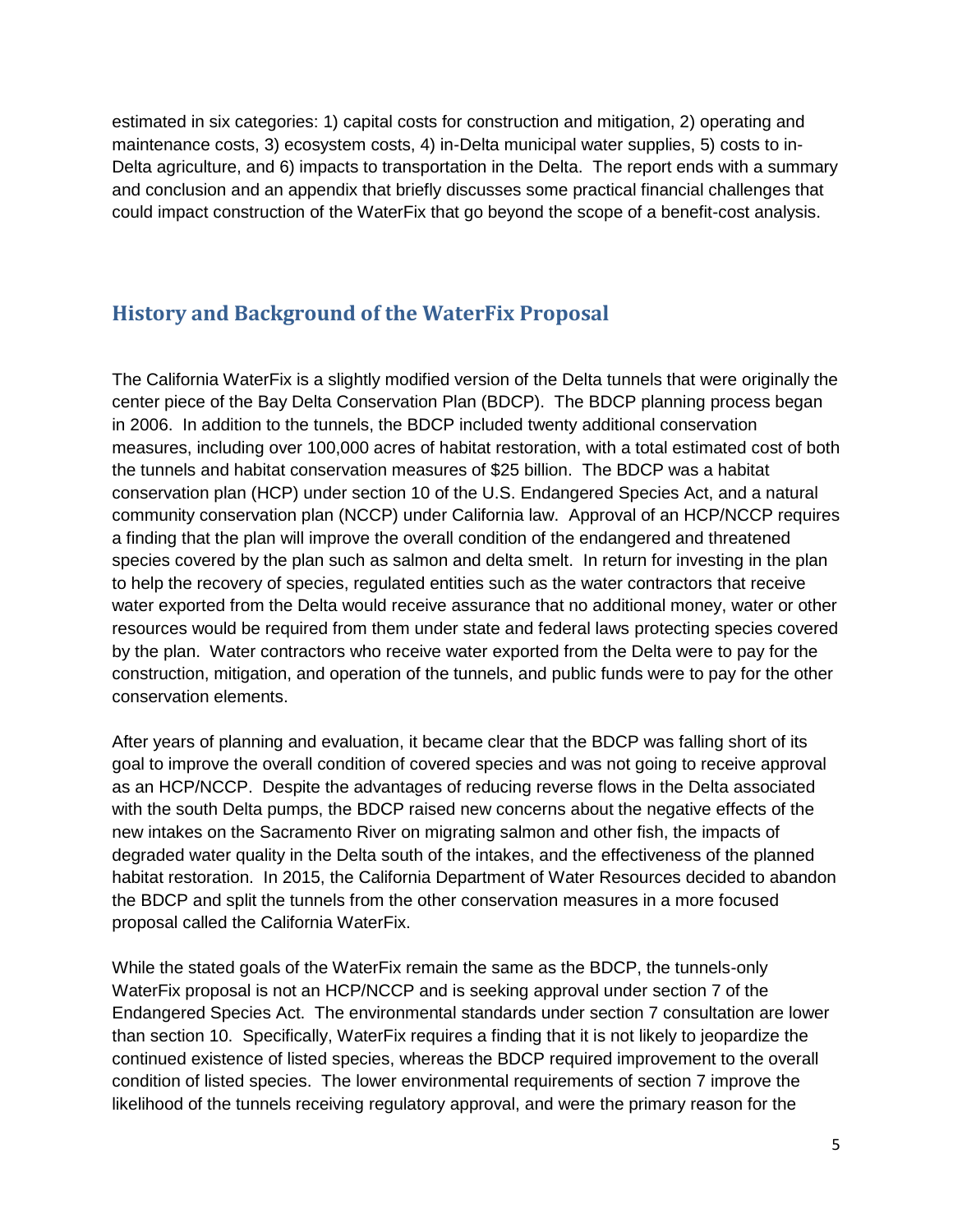change to WaterFix. However, the lower environmental bar comes with a cost to water exporters who lose the 50-year permit and no-surprises regulatory assurance under section 10. Thus, the shift from BDCP to WaterFix significantly increases the long-term economic risk to water contractors since investing in the tunnels would not come with any assurance that limited future reductions to water supplies or other financial obligations to protect endangered species.

In a July 2015 press call promoting the revised WaterFix proposal, the Director of the Department of Water Resources answered a reporter's question about the change from BDCP to WaterFix, and how the resulting loss in a 50-year permit and regulatory assurance would impact benefit-cost analysis as follows,

"A 50-year permit term would have been something that any investor in this project would have liked to have been able to obtain, no doubt about that. And the business decision that remains without that as a benefit is going to cause some reconsideration…

We'll have more detail on that through improved benefit-cost ratio soon, perhaps August, if things go well for us, so yes, we will have another revised cost benefit ratio economic analysis of these benefits in that kind of time frame."<sup>1</sup>

It is now a year later, and the Department of Water Resources has still not released the promised economic analysis of the benefits and costs of the WaterFix. This report fills the information void to provide the public and policymakers with relevant information to evaluate the WaterFix proposal.

## <span id="page-6-0"></span>**Benefit-Cost Analysis Principles**

l

Benefit-cost analysis of large infrastructure projects is common practice, and broadly considered to be an essential part of good public policy analysis of large capital projects. The agencies proposing the WaterFix, the California Department of Water Resources and the Bureau of Reclamation, routinely perform benefit-cost analysis in the planning process for large water infrastructure projects. For example, the two largest current reservoir proposals in California, Sites and Temperance Flat, both contain benefit-cost analysis within their draft feasibility studies. High-speed rail, the other California mega-project in the news, has included multiple benefit-cost assessments as the business plan has evolved. However, there has been limited economic analysis done for the Delta tunnels throughout a decade of planning.

<sup>1</sup> [https://mavensnotebook.com/2015/07/13/media-call-director-mark-cowin-on-the-revised-environmental](https://mavensnotebook.com/2015/07/13/media-call-director-mark-cowin-on-the-revised-environmental-documents-for-california-water-fix/)[documents-for-california-water-fix/.](https://mavensnotebook.com/2015/07/13/media-call-director-mark-cowin-on-the-revised-environmental-documents-for-california-water-fix/)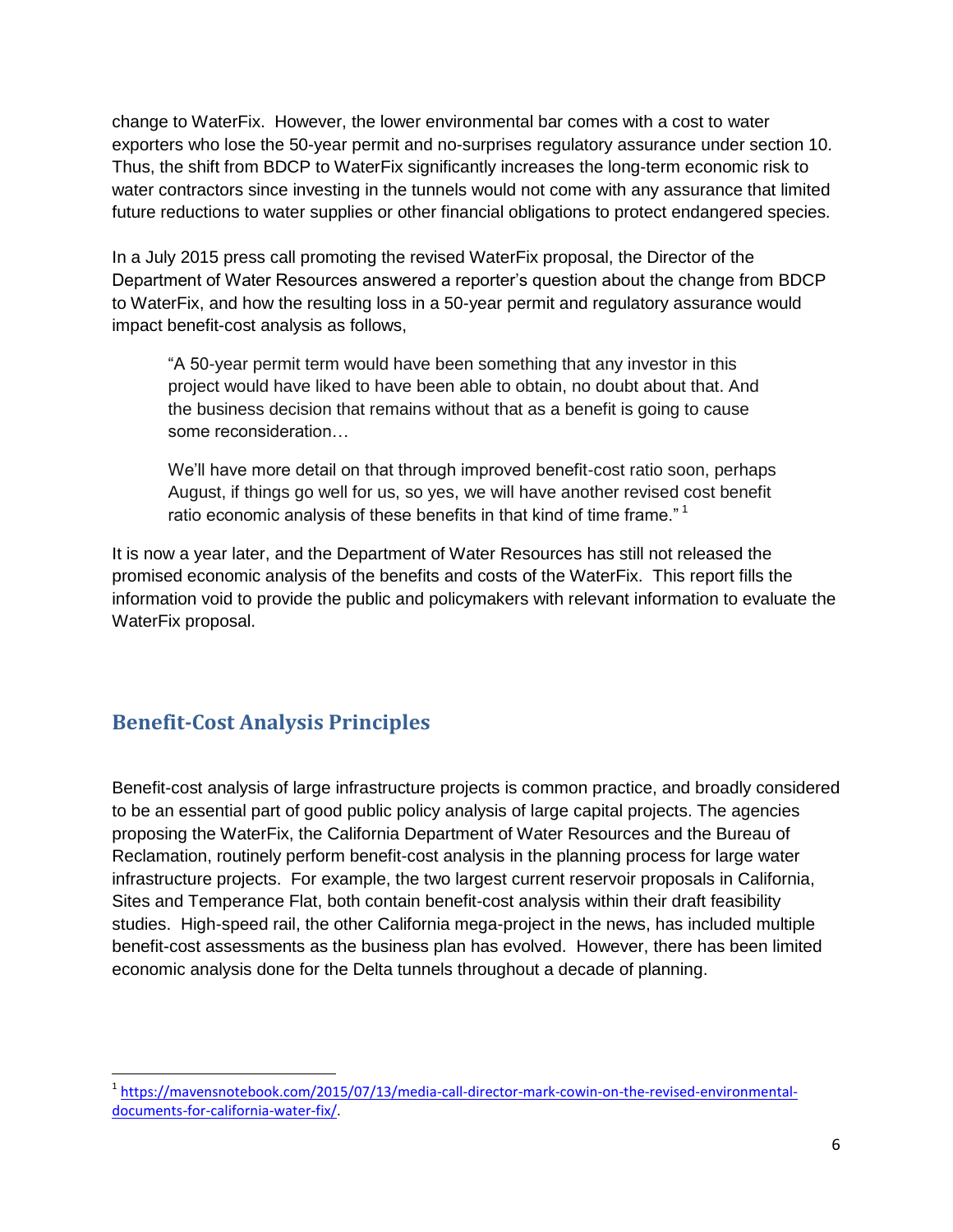The Department of Water Resources (DWR) has an Economic Analysis Guidebook that provides a comprehensive description of DWR's approach to benefit-cost analysis and its importance to project planning and assessment.<sup>2</sup>

Economic analysis is a critical element of the water resources planning processes because it not only evaluates the economic justification of alternative plans but it can assist in plan formulation. (p. 1)

The economic analysis should answer questions such as, Should the project be built at all? Should it be built now?, Should it be built to a different configuration or size? Will the project have a net positive social value for Californians irrespective of to whom the costs and benefits accrue? (p. 5)

Benefit-cost analysis is the procedure where the different benefits and costs of proposed projects are identified and measured (usually in monetary terms) and then compared with each other to determine if the benefits of the project exceed its costs. Benefit-cost analysis is the primary method used to determine if a project is economically justified. A project is justified when:

- estimated total benefits exceed total estimated economic costs;
- each separable purpose (for example, water supply, hydropower, flood damage reduction, ecosystem restoration, etc.) provides benefits at least equal to its costs;
- the scale of development provides maximum net benefits; and
- there are no more-economical means of accomplishing the same purpose. (p. 13)

The benefits and costs of an investment occur at different points in time, and can extend for very long time horizons. Benefit-cost analysis examines a full stream of costs and benefits over the expected life of the project. This analysis examines 100 years of operations of the WaterFix tunnels after a 15 year construction period is complete in 2031.

The long streams of benefits and costs are compared using a present discounted value in current dollars. A discount rate, comparable to an interest rate, is used to account for the time value of money or the opportunity costs of using funds for a public investment. Public investment has opportunity costs, because it competes with and crowds out funding for private consumption, investment or alternative public investments.

Benefit-cost results can be sensitive to the level of the discount rate, and the choice of discount rate is sometimes controversial in benefit cost analysis. Federal government guidelines recommend the use of a 7% discount rate. $3$  The DWR Economic Analysis Guidebook endorses a 6% discount rate. In recent years, many economists have recommended using lower discount rates that reflect current financial conditions, especially when looking at very long-lived investments or regulations to combat long-run, global issues such as climate change. This analysis uses a real discount rate of 3.5%, consistent with recent guidelines for evaluating

l

<sup>&</sup>lt;sup>2</sup> [http://www.water.ca.gov/pubs/planning/economic\\_analysis\\_guidebook/econguidebook.pdf](http://www.water.ca.gov/pubs/planning/economic_analysis_guidebook/econguidebook.pdf)

<sup>&</sup>lt;sup>3</sup> See Office of Management and Budget, Circular No A-94. [http://www.whitehouse.gov/omb/circulars\\_a094#7](http://www.whitehouse.gov/omb/circulars_a094%237)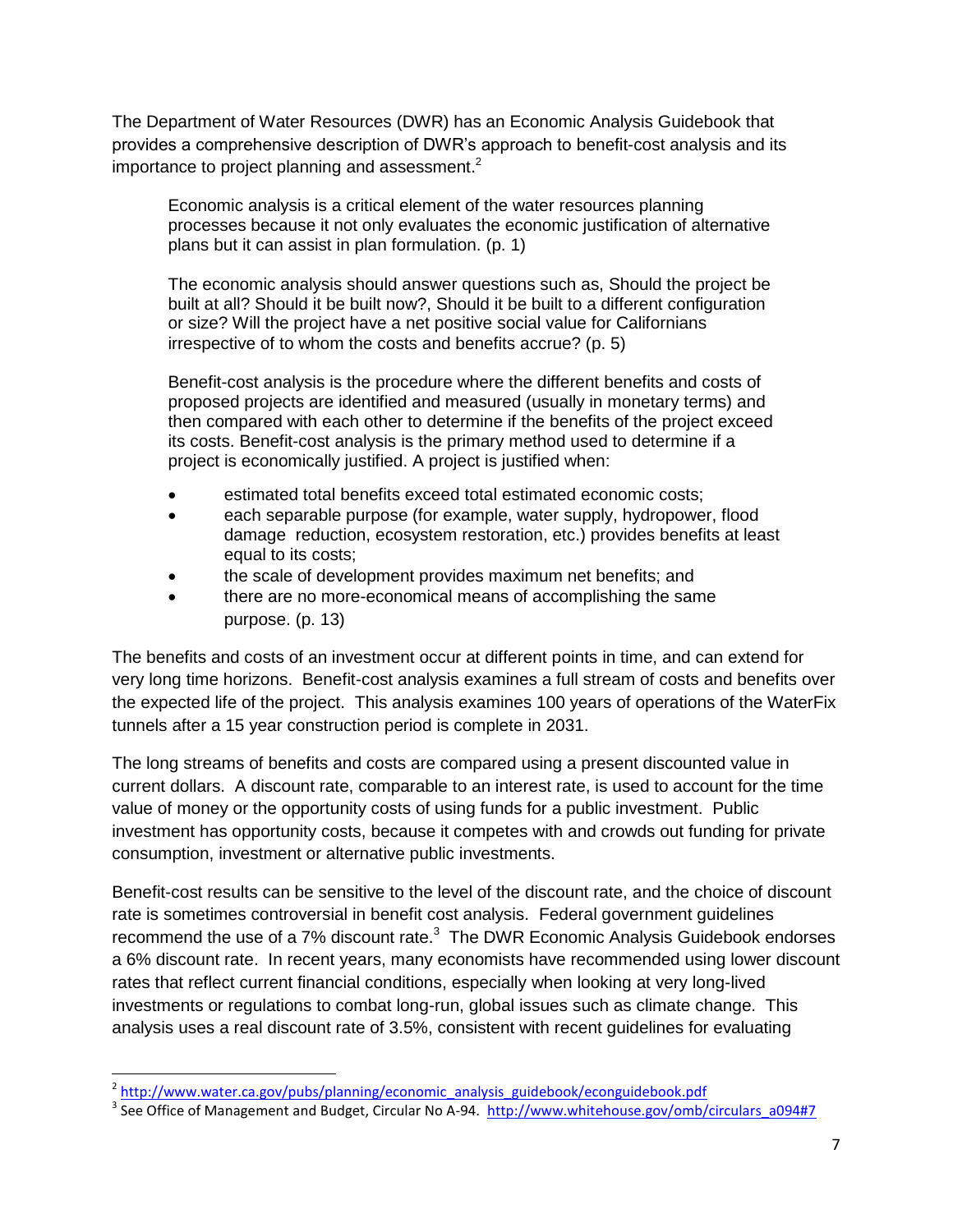public benefits of water storage projects approved by the California Water Commission.<sup>4</sup> These assumptions of a long time horizon and relatively low discount rate are very favorable to the WaterFix.

## <span id="page-8-0"></span>**Previous Benefit-Cost Analysis of the Bay Delta Conservation Plan**

In July 2012, the University of the Pacific Business Forecasting Center released a benefit-cost analysis of the tunnels as described as part of the BDCP. $5$  The report assumed 600,000 acre feet of average annual yield from constructing the tunnels, more than double the level in the current WaterFix proposal, and calculated a benefit-cost ratio of 0.3 to 0.5 indicating that the tunnels were not economically justified. The report also pointed out that the tunnels were not a necessary component of a habitat conservation plan in the Delta, and thus it focused exclusively on the tunnels as a separable component of the BDCP. While the exclusive focus on the tunnels was consistent with DWR's economic analysis guidelines, the primary criticism of the report was that it failed to quantify environmental benefits from the habitat enhancements in the BDCP. The second major criticism was that it did not value the regulatory assurance water exporters' received from the habitat conservation plan under section 10 of the Endangered Species Act. The report argued that this benefit to water exporters was inappropriate to include in statewide benefit-cost analysis since the regulatory assurance does not reduce the physical risk of the project, but merely shifts risk away from water exporters and onto the environment and other statewide interests.

In August 2013, the DWR released its first comprehensive economic analysis, the *Draft Bay Delta Conservation Plan Statewide Economic Impact Report*. 6 Unlike the University of the Pacific report, it was not focused specifically on the tunnels and found an overall benefit-cost ratio for the BDCP of nearly 1.4. However, this conclusion rested on a critical assumption that water yields of the project were actually much higher than reported in the BDCP's environmental impact report (EIR/EIS). It assumed that without the BDCP, water exports to the state and federal water projects would be cut by more than additional one million acre feet due to

 $\overline{a}$ 

<sup>&</sup>lt;sup>4</sup> For a good current discussion of selecting a discount rate and justification for the California Water Commisions' selection of a 3.5% real discount rate, see pages 8-10 of the "Working paper for WSIP common assumptions – economics"

[https://cwc.ca.gov/Documents/2015/08\\_August/August2015\\_Agenda\\_Item\\_12\\_Attach\\_5\\_ProposalforEconomicC](https://cwc.ca.gov/Documents/2015/08_August/August2015_Agenda_Item_12_Attach_5_ProposalforEconomicCommonAssumptions_Final.pdf) [ommonAssumptions\\_Final.pdf](https://cwc.ca.gov/Documents/2015/08_August/August2015_Agenda_Item_12_Attach_5_ProposalforEconomicCommonAssumptions_Final.pdf)

 $<sup>5</sup>$  The July 2012 report is similar in structure and has the same primary author as this report.</sup> [http://www.pacific.edu/Documents/school-business/BFC/BenefitCostDeltaTunnel\\_7%202012.pdf](http://www.pacific.edu/Documents/school-business/BFC/BenefitCostDeltaTunnel_7%202012.pdf) This report can be a seen as an update to that initial report that reflects new information and the change in the

proposal from BDCP and WaterFix.

<sup>&</sup>lt;sup>66</sup> Draft Bay Delta Conservation Plan Statewide Economic Impact Report. August 2013. Jonathan Hecht, ICF International and David Sunding, The Brattle Group.

[http://baydeltaconservationplan.com/Libraries/Dynamic\\_Document\\_Library/Draft\\_BDCP\\_Statewide\\_Economic\\_I](http://baydeltaconservationplan.com/Libraries/Dynamic_Document_Library/Draft_BDCP_Statewide_Economic_Impact_Report_8-5-13.sflb.ashx) mpact Report 8-5-13.sflb.ashx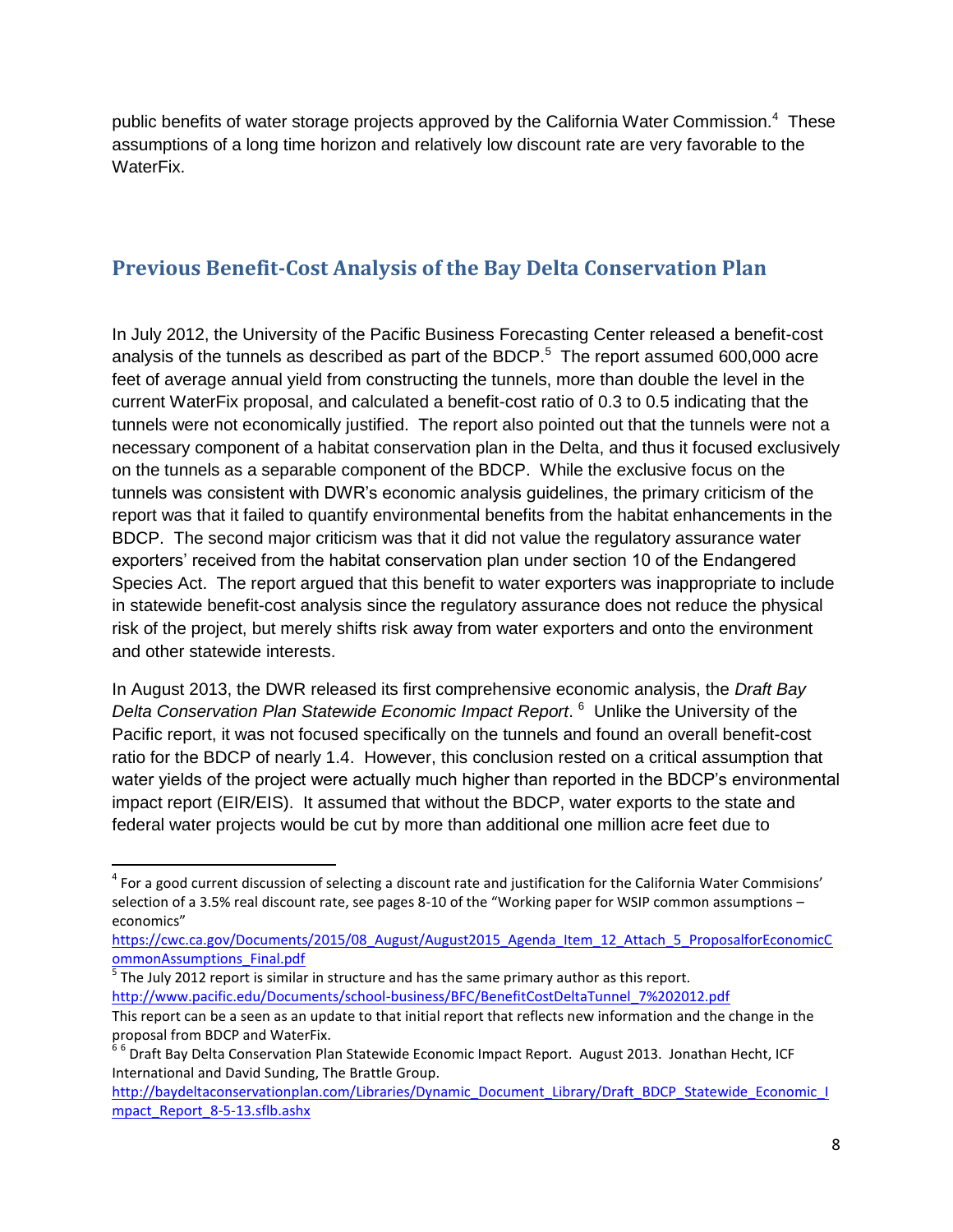deteriorating environmental conditions, and that BDCP's regulatory assurance under section 10 of the Endangered Species Act would protect water exporters from further reductions in water exports. This assumption added over \$10 billion to water supply benefits compared to using the scenario used in the BDCP EIR/EIS. Other notable criticisms of the 2013 *Draft BDCP Statewide Economic Impact Report* included a) an overestimate of future water shortage costs due to the use of outdated, high population growth projections, b) an assumption that no additional conservation or alternative water supplies would be put in place over the next several decades, and c) it used much different water yield assumptions for environmental benefits than water supply benefits, an inconsistency that greatly inflated the benefits of the BDCP.<sup>7</sup> While the consultants said a final revised report was being developed that considered feedback on the draft, no revision to the draft report was ever released. Despite these problems, the *Draft BDCP Statewide Economic Impact Report* was valuable in that it supported an organized, structured economic discussion around the tunnels proposal, showed the critical assumptions underpinning its conclusions, and highlighted the essential role of securing the regulatory assurance of the habitat conservation plan under section 10 of the ESA to the BDCP approach.

## <span id="page-9-0"></span>**Benefits of the WaterFix**

The delta water supply tunnels would provide three types of economic benefits: higher export water supply, improved export water quality, and reduced physical risk from a massive earthquake or flood that could disrupt water exports from the Delta.

For the optimistic scenario, values for these three types of benefits are derived directly from the Public Draft Bay Delta Conservation Plan, Appendix 9A, Economic Benefits of the BDCP and Take Alternatives<sup>8</sup> referred to hereafter as Public Draft BDCP Economic Benefits Report. For the Base Scenario, values for water supplies are derived from a broader range of recent reports from the Department of Water Resources and other state agencies. According to the WaterFix biological assessment from January 2016, the average annual water yield for the tunnels is 225,432 acre feet. $9$  This is the most up to date estimate in any of the WaterFix official planning documents, and is in the middle of the range of water yields from the RDEIR/SDEIS released in summer 2015.

l <sup>7</sup> For a detailed review, see [http://www.pacific.edu/Documents/school](http://www.pacific.edu/Documents/school-business/BFC/BDCP%20economic%20impact%20report%20review%20final.pdf)[business/BFC/BDCP%20economic%20impact%20report%20review%20final.pdf](http://www.pacific.edu/Documents/school-business/BFC/BDCP%20economic%20impact%20report%20review%20final.pdf)

<sup>8</sup> [http://baydeltaconservationplan.com/Libraries/Dynamic\\_Document\\_Library/Public\\_Draft\\_BDCP\\_Appendix\\_9A\\_-](http://baydeltaconservationplan.com/Libraries/Dynamic_Document_Library/Public_Draft_BDCP_Appendix_9A_-_Economic_Benefits_of_the_BDCP_and_Take_Alternatives.sflb.ashx) Economic Benefits of the BDCP and Take Alternatives.sflb.ashx

 $^9$  For detailed estimates by month and type of water year, see page 605 of the biological assessment, [https://s3.amazonaws.com/californiawater/pdfs/n5upr\\_Appendix\\_5.A\\_DraftBA.pdf](https://s3.amazonaws.com/californiawater/pdfs/n5upr_Appendix_5.A_DraftBA.pdf)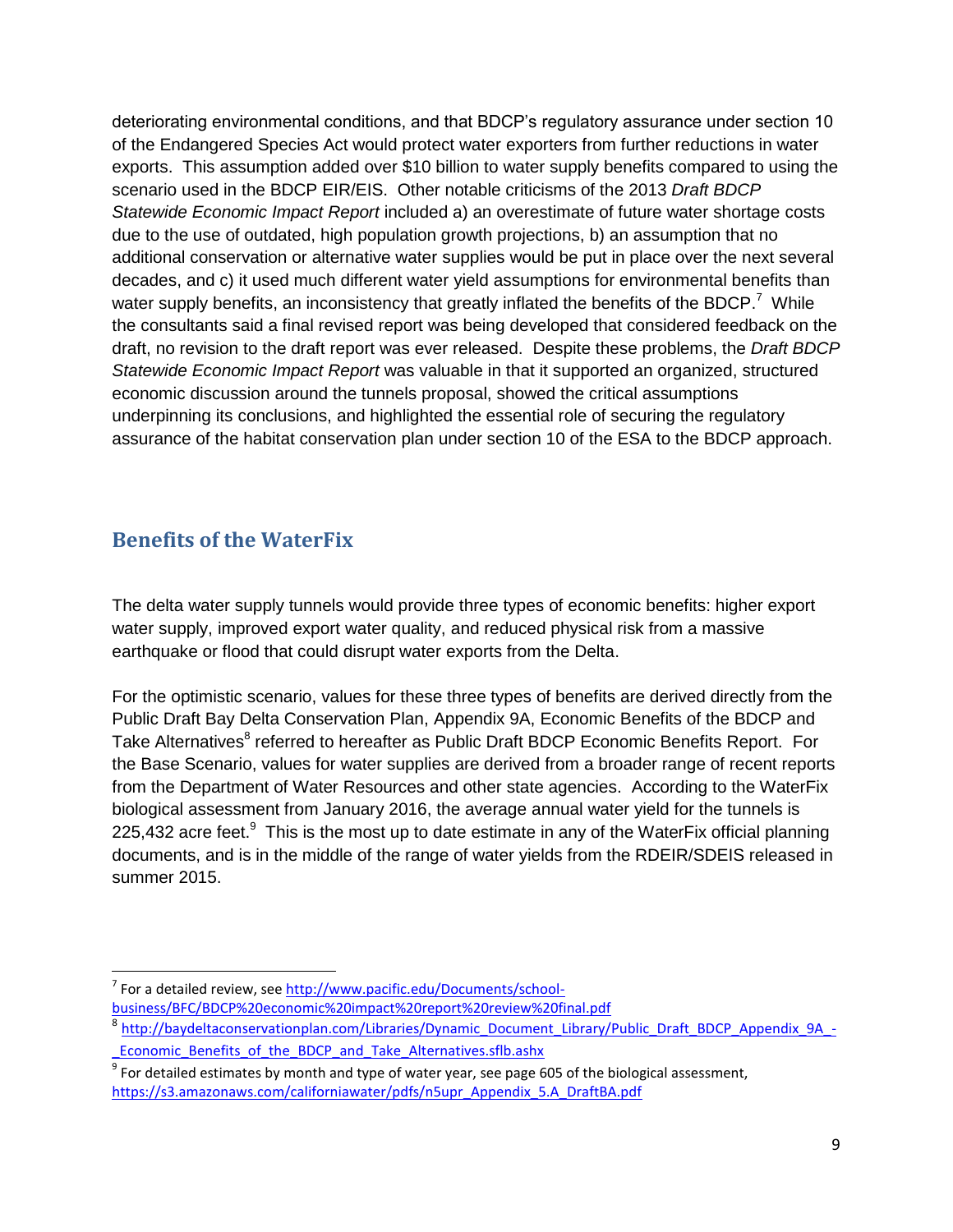### <span id="page-10-0"></span>**Export Water Supply:**

The optimistic scenario value for water supply is derived from the Public Draft BDCP Draft Economic Benefits Report. As discussed earlier, this report provides a high value of water supplies because it exaggerates the severity of water shortages by overestimating future demand and assuming little future development of alternative water supplies. Nevertheless, it is an appropriate source to use for the optimistic scenario since it is the most recent value of water supply from the Delta Tunnels put forward by project proponents, and accounts for the possibility that the value of water grows faster than overall inflation. The BDCP presents the value of various levels of water supply as a present value over 50 years using a 3% discount rate. We fit a regression model to the value for each of the "high outflow scenario" models in the report to derive an average value of incremental water supply resulting from the Delta tunnels at \$761 per acre foot in 2012 dollars (\$785 in 2014 dollars). This represents the weighted average value of the tunnels' incremental water supply across both agricultural and urban users over a 50-year period.

The base scenario values incremental water supply from the delta tunnels for urban users with the cost of alternative water supplies. The Department of Water Resources' Water Plan Update  $2013<sup>10</sup>$  provides cost estimates and potential water supply from alternatives as shown in the table. A weighted average based on the midpoint cost of each alternative and the potential supply is \$633 per acre foot. However, the base analysis uses a higher value, the midpoint cost of municipal recycled water at \$800 per acre foot to represent the value of urban water supplies since this is by far the largest potential supply of non-conservation sources.

|                                          | Low Cost<br>(\$a\$f) | <b>High Cost</b><br>(\$a\$f) | Midpoint<br>Cost (<br>af) | <b>Potential Supply</b><br>by 2030 (million<br>af annually) |
|------------------------------------------|----------------------|------------------------------|---------------------------|-------------------------------------------------------------|
| <b>Brackish Groundwater Desalination</b> | 500                  | 900                          | 700                       | $.1 - 2$                                                    |
| <b>Ocean Desalination</b>                | 1000                 | 2500                         | 1750                      | $.1 - .2$                                                   |
| <b>Municipal Recycled Water</b>          | 300                  | 1300                         | 800                       | $1.8 - 2.3$                                                 |
| Surface Storage                          | 300                  | 1100                         | 700                       | $.1 - 1.1$                                                  |
| Urban Water Use Efficiency               | 223                  | 522                          | 372.5                     | $1.2 - 3.1$                                                 |

Table 1. Cost of Urban Water Supply Alternatives (source: California Department of Water Resources Water Plan 2013 Update)

The base scenario values for agricultural water supplies are derived from California Department of Food and Agriculture's Agriculture Statistics Review for 2014-15.<sup>11</sup> It reports the rental rate of irrigated cropland in California was \$405 per acre in 2014, whereas the rental rate for nonirrigated cropland was \$32. The difference between irrigated and non-irrigated rental rates was \$373. Given that 3 feet of water per acre is a typical irrigation supply in California, this

l  $10$  California Department of Water Resources. California Water Plan Update 2013. <http://www.water.ca.gov/waterplan/cwpu2013/final/index.cfm>

 $\overline{11}$  California Department of Food and Agriculture. Agricultural Statistics Review 2014-15. <https://www.cdfa.ca.gov/Statistics/PDFs/2015Report.pdf>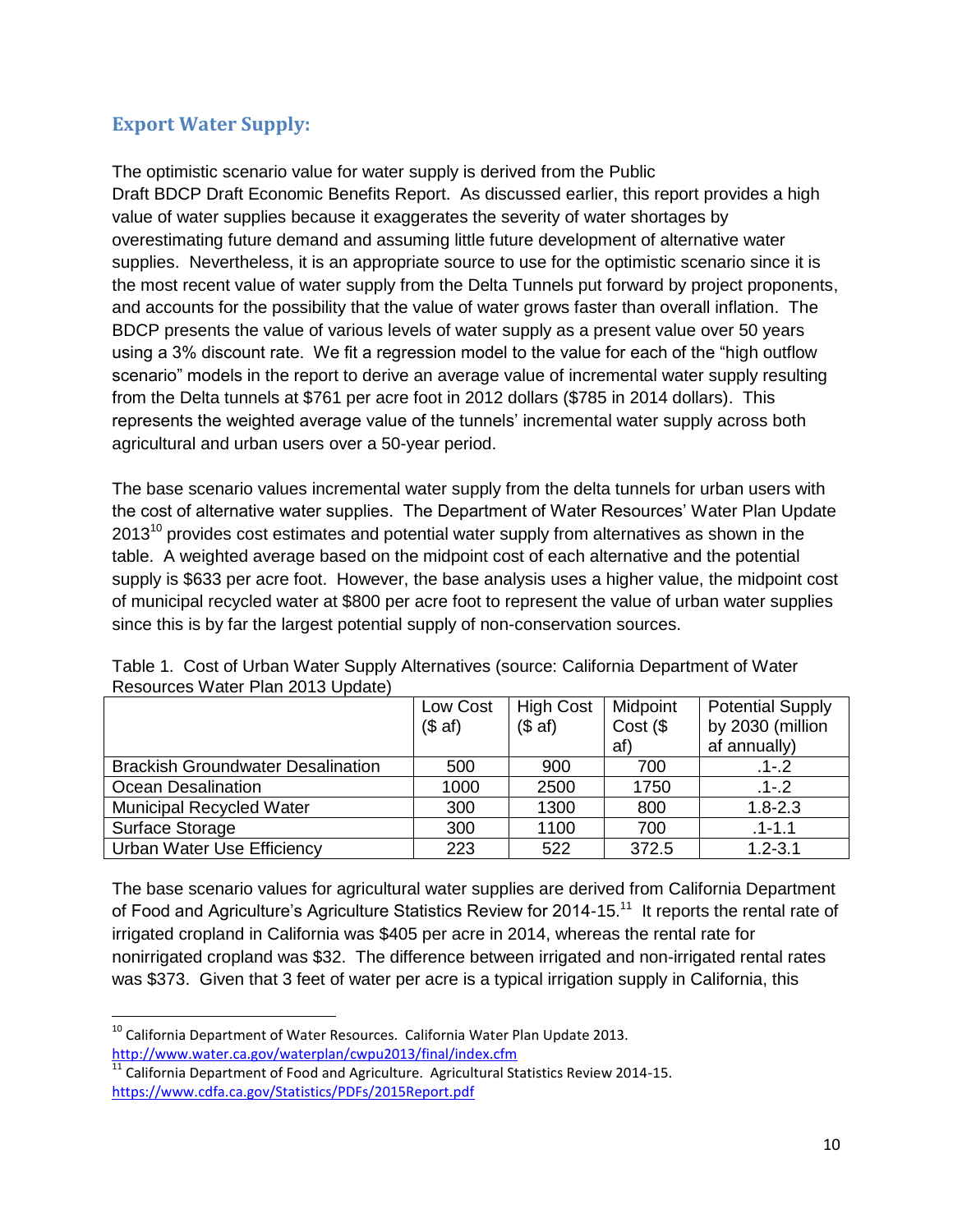implies the value of agricultural water supply averaged \$124 per acre foot in 2014. However, we adjust the value up to \$150 per acre foot for the base scenario. Assuming roughly 2/3 of the incremental water supply from the tunnels is utilized by agriculture and 1/3 goes to urban users, the base scenario values incremental water supplies from the tunnels at \$367 per acre foot in 2014 dollars.

Thus, the water supply values in the base scenario can be seen as favorable to the WaterFix as the value is adjusted upwards by about 20% from levels clearly derived from current reports by state agencies. While the calculations assume the inflation adjusted value of water is constant over the analysis period, this upward adjustment provides a reasonable buffer to account for the possibility that the value of water in California could grow faster than inflation. This analysis does not include a pessimistic scenario, even though a lower value to average incremental water supplies could be easily justified, and the WaterFix water supply benefits are skewed towards wet years when incremental water supplies have below average values.

Using the estimated yield from the WaterFix biological assessment and the value described above, the annual water supply value of the WaterFix is \$176.9 million in the optimistic scenario and \$82.7 million in the base scenario. Using a 3.5% discount rate, the present value of water supply benefits from 2031 to 2131 is \$2.8 billion in the optimistic scenario and \$1.3 billion in the base scenario.

| Scenario   | Tunnels' Annual | Average Value of    | Annual Value    | <b>Present Value</b> |
|------------|-----------------|---------------------|-----------------|----------------------|
|            | Water Yield     | <b>Water Supply</b> |                 | over 100 years       |
| Optimistic | 225,432 af      | \$785               | \$176.9 million | \$2,822.4 million    |
| Base       | 225,432 af      | \$367               | \$82.7 million  | 51,319.5 million     |

Table 2. Export Water Supply Benefits of the WaterFix.

### <span id="page-11-0"></span>**Export Water Quality Benefits:**

The WaterFix would improve water quality for the SWP and CVP, because it would add new intakes to a stretch of the Sacramento River between Clarksburg and Courtland where water quality is better than the current intakes. The Public Draft BDCP Economic Benefits Report estimated the present value of water quality benefits over 50 years at \$1.819 billion using a 3% discount rate. This equates to \$102 million in annual benefits to delta water exporters in 2012 dollars or \$105.2 million in 2014 dollars. Using the assumptions of this study, 15 year construction period followed by 100 years of water quality benefits discounted at a 3.5% real interest rate, the present value of water quality benefits to exporters is \$1.677 billion. This value of water quality benefits is reasonable and we were unable to identify any recent alternative sources. Thus, this valuation of export water quality benefits is utilized for both the optimistic and the base scenarios.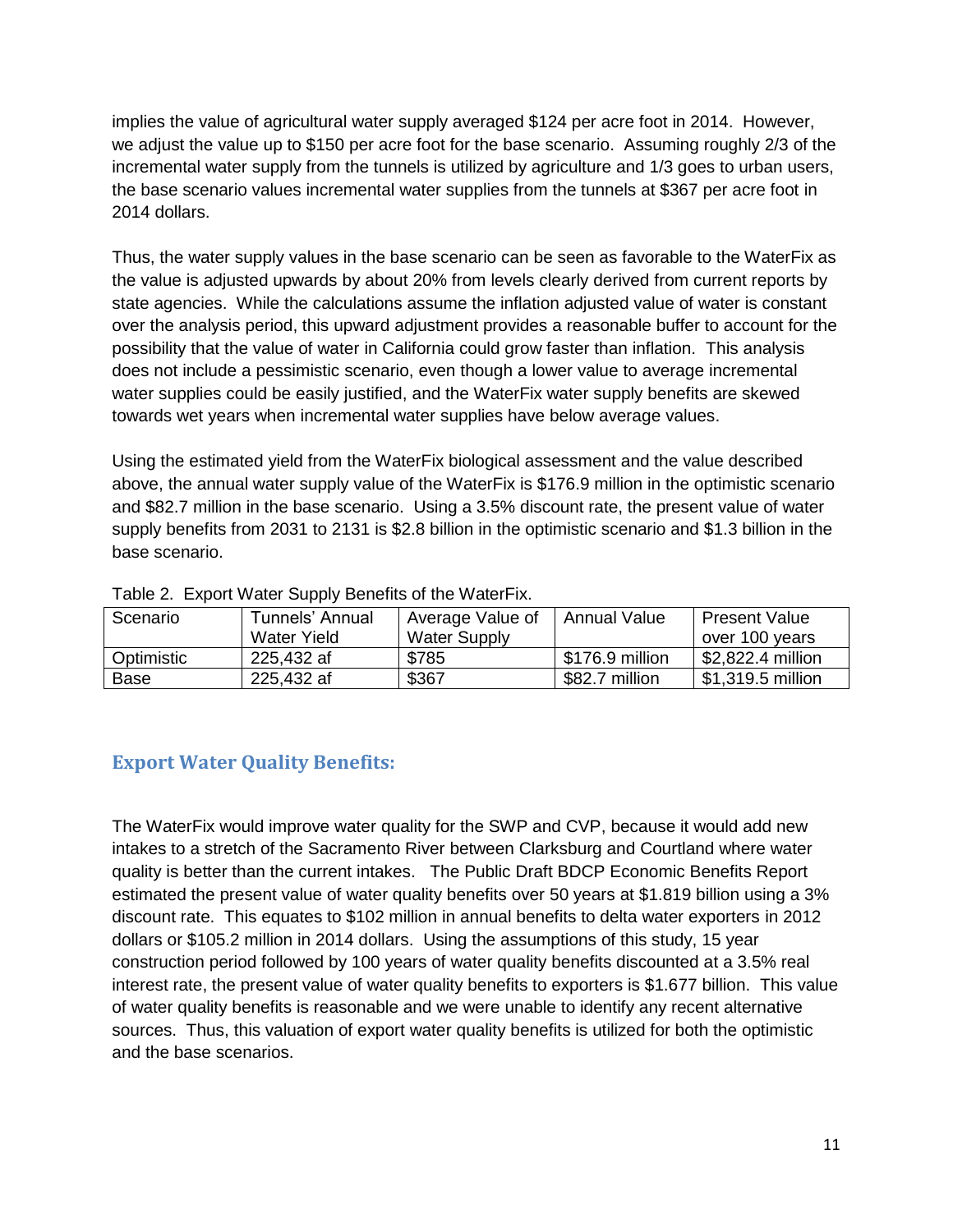#### <span id="page-12-0"></span>**Earthquake Risk Reduction:**

A massive earthquake that floods dozens of Delta islands and disrupts water conveyance is frequently cited by political and business leaders who support the WaterFix as the most important economic justification for the project. This argument is inaccurate. It overstates the economic risk posed by a low-probability temporary loss of Delta water exports, inaccurately suggests that the disruption of water exports is the primary risk to the state economy from a massive earthquake-induced failure of delta levees, and inaccurately portrays the WaterFix as the only option to reduce the risk.

This was confirmed by the Public Draft BDCP Economic Benefits report which found relatively modest earthquake risk-reduction benefits to the tunnels. The report assumed a 2% annual probability that an earthquake would cause twenty or more Delta islands to flood and interrupt water exports for a year. While using high estimates of both the probability of the earthquake and the duration of the resulting water export interruption, the Economic Benefits report found the present value of earthquake reduction benefits over 50 years were only \$364 million to \$470 million dollars. This equates to an expected average annual benefit of \$27.4 million in 2014 dollars. We use this annual value from the BDCP for the optimistic scenario, and calculate a total present value of \$436 million over 100 years of tunnel operation. Even in an optimistic scenario, the earthquake risk reduction benefits are only equal to 2.5% of the tunnels' construction cost.

This relatively low value of the tunnels for flood-risk reduction is surprising to many people given the emphasis on this risk in public discussion. Thus, it is important to make a simpler explanation of why the lower this lower than expected benefit makes economic sense. First, it is important to remember that people use about 40 million acre feet of water in California in an average year and only one-eighth (5 million acre feet) of that is exported from the Delta. Furthermore, the tunnels only protect a portion of this supply from flood risk. For the earthquake flood scenario, the Draft BDCP Economic Benefits report estimated the tunnels would increase water exports by 2.8 million acre foot over an entire year compared to no tunnels, protecting a little more than half of normal water exports from the flood.

For perspective on the value of preventing a low-probability risk of a 2.8 million acre foot surface water shortage, consider that UC researchers estimate that the current drought reduced surface water supply in California by over 11 million acre feet in both 2014 and 2015. Although costly, these much larger shortages due to drought were not devastating to the California economy. In fact, the California economy grew robustly throughout the drought. The protection provided by the WaterFix from a hypothetical loss of water supply due to a very severe Delta earthquake is only one-fourth the loss of surface water supply experienced during a single year of the recent drought. While the water supply disruption from a Delta flood would be very costly to water exporters, it is apparent from the state's recent experience with much larger water shortages that claims of statewide economic devastation are greatly overstated in the media and political discourse.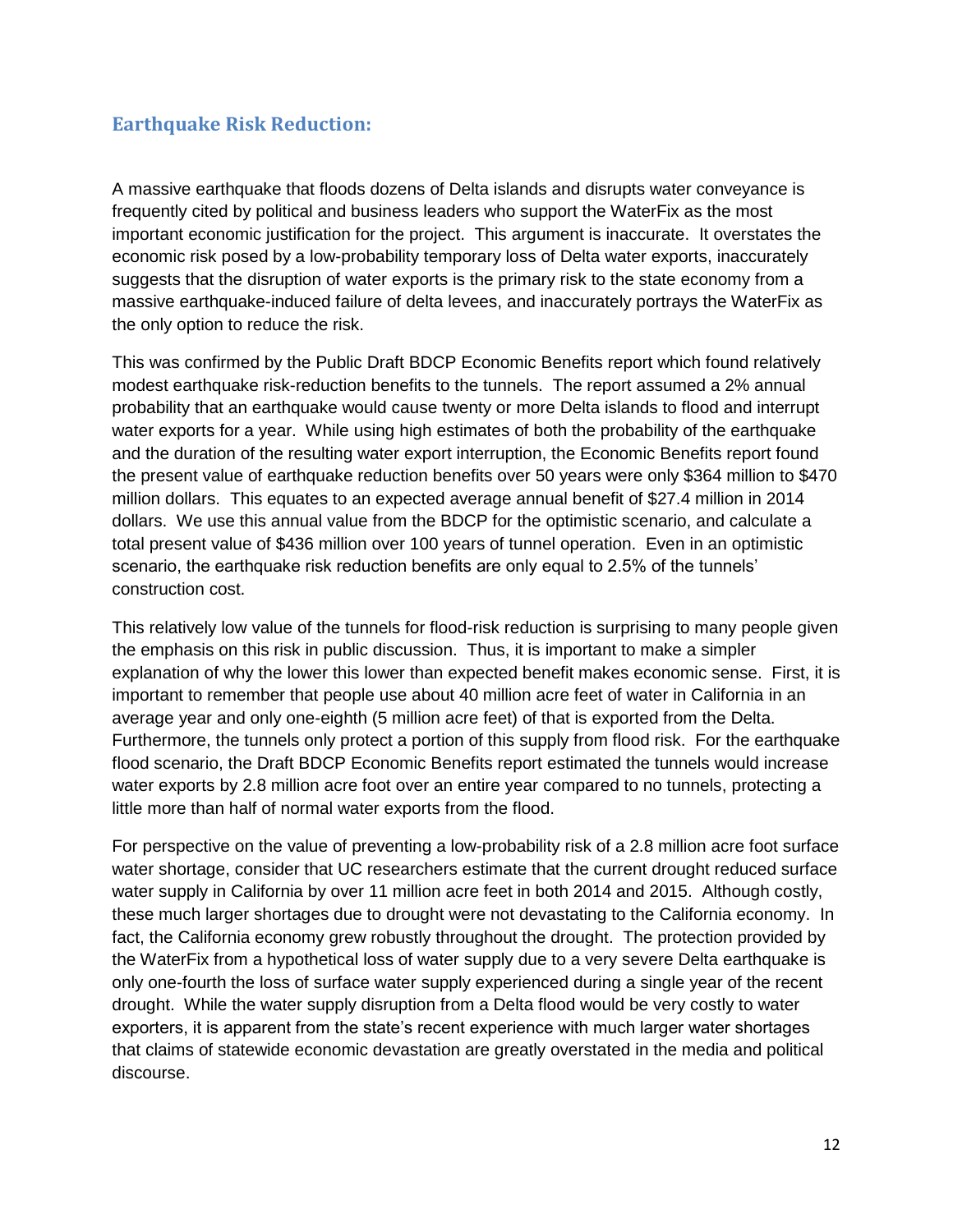In addition, the likely duration of an earthquake-induced interruption of Delta exports is now described as "weeks or months" by the Director of the Department of Water Resources and other water agency officials, not years.<sup>12</sup> New information shows that Delta levees are in better condition than assumed in the estimates used for the Draft BDCP Economic Benefit report. Thus, a more realistic assumption that could be used for the base scenario is a 1% probability of a flood-induced outage lasting 3 months. This would lead to an estimate of annual average benefits from earthquake risk reduction that are one-eighth the level of the optimistic scenario, or about \$3.5 million in expected annual benefits. However, even this may be too high a value for earthquake risk reduction benefits of the WaterFix. When considering the full economic and public safety impacts of this massive flood and the alternative approaches to reduce the risk, a reasonable argument can be made that the earthquake protection value of the WaterFix is zero or negative.

If a massive earthquake were to cause ten or more Delta islands to simultaneously flood, the human and economic losses that would result are much larger than the impact on water supplies. According to the Delta Risk Management Strategy (DRMS) reports, hundreds of people in the Delta would drown in such a catastrophic flood. In addition, the DRMS reports found that interruptions of export water supply would be only 20% of the economic loss of such an event.<sup>13</sup> Much larger economic losses would come from disruptions to natural gas systems, electricity transmission and generation, state highways, ports, railroads, and significant losses of in-Delta businesses, homes, and farmland. Given the scale of these potential losses to multiple types of economic infrastructure, it makes sense to consider seismic upgrades to the Delta levee system that protect all economic values in the Delta, including water exports. Unlike a tunnel, seismic levee upgrades could also save hundreds of lives and prevent environmental destruction from a massive flood.

Two reports by state agencies have identified seismic levee upgrades as a viable earthquake risk reduction strategy in the Delta.<sup>14</sup> The Delta Protection Commission Economic Sustainability Plan estimated the cost of 300 to 600 miles of seismic levee upgrades at between \$2 billion and \$4 billion, including riparian habitat enhancements on the enlarged levees. The Department of Water Resources' January 2008 AB 1200 found an "Improved Levees" scenario with 100 miles

[http://www.water.ca.gov/floodsafe/fessro/levees/drms/docs/drms\\_execsum\\_ph1\\_final\\_low.pdf](http://www.water.ca.gov/floodsafe/fessro/levees/drms/docs/drms_execsum_ph1_final_low.pdf)

 $\overline{\phantom{a}}$ 

[http://www.water.ca.gov/floodsafe/fessro/levees/drms/docs/DRMS\\_Phase2\\_Report\\_Section18.pdf](http://www.water.ca.gov/floodsafe/fessro/levees/drms/docs/DRMS_Phase2_Report_Section18.pdf)

<sup>&</sup>lt;sup>12</sup> [https://mavensnotebook.com/2015/07/13/media-call-director-mark-cowin-on-the-revised-environmental](https://mavensnotebook.com/2015/07/13/media-call-director-mark-cowin-on-the-revised-environmental-documents-for-california-water-fix/)[documents-for-california-water-fix/.](https://mavensnotebook.com/2015/07/13/media-call-director-mark-cowin-on-the-revised-environmental-documents-for-california-water-fix/)

 $^{13}$  See phase 1 summary report of the Delta Risk Management Strategy for a summary of public safety and economic consequences of a flood. Total economic consequences include interruption to water exports and flood losses to in-Delta property and other infrastructure such as transportation.

The finding that water exports are only 20% of the economic loss from the massive Delta flood can be derived from the technical appendices to the DRMS Phase 1 report and has been confirmed in the Delta Protection Commission Economic Sustainability Plan and its review under the auspices of the Delta Stewardship Council. The result is also clear by examining Table 18-2 in the DRMS Phase 2 report.

<sup>&</sup>lt;sup>14</sup> "Economic Sustainability Plan for the Sacramento-San Joaquin River Delta." Delta Protection Commission. January 2012. "Risks and Options to Reduce Risks to Fishery and Water Supply Uses of the Sacramento/San Joaquin Delta." Department of Water Resources and Department of Fish and Game. January 2008. [http://www.water.ca.gov/floodmgmt/dsmo/sab/drmsp/docs/AB1200\\_Report\\_to\\_Legislature.pdf.](http://www.water.ca.gov/floodmgmt/dsmo/sab/drmsp/docs/AB1200_Report_to_Legislature.pdf)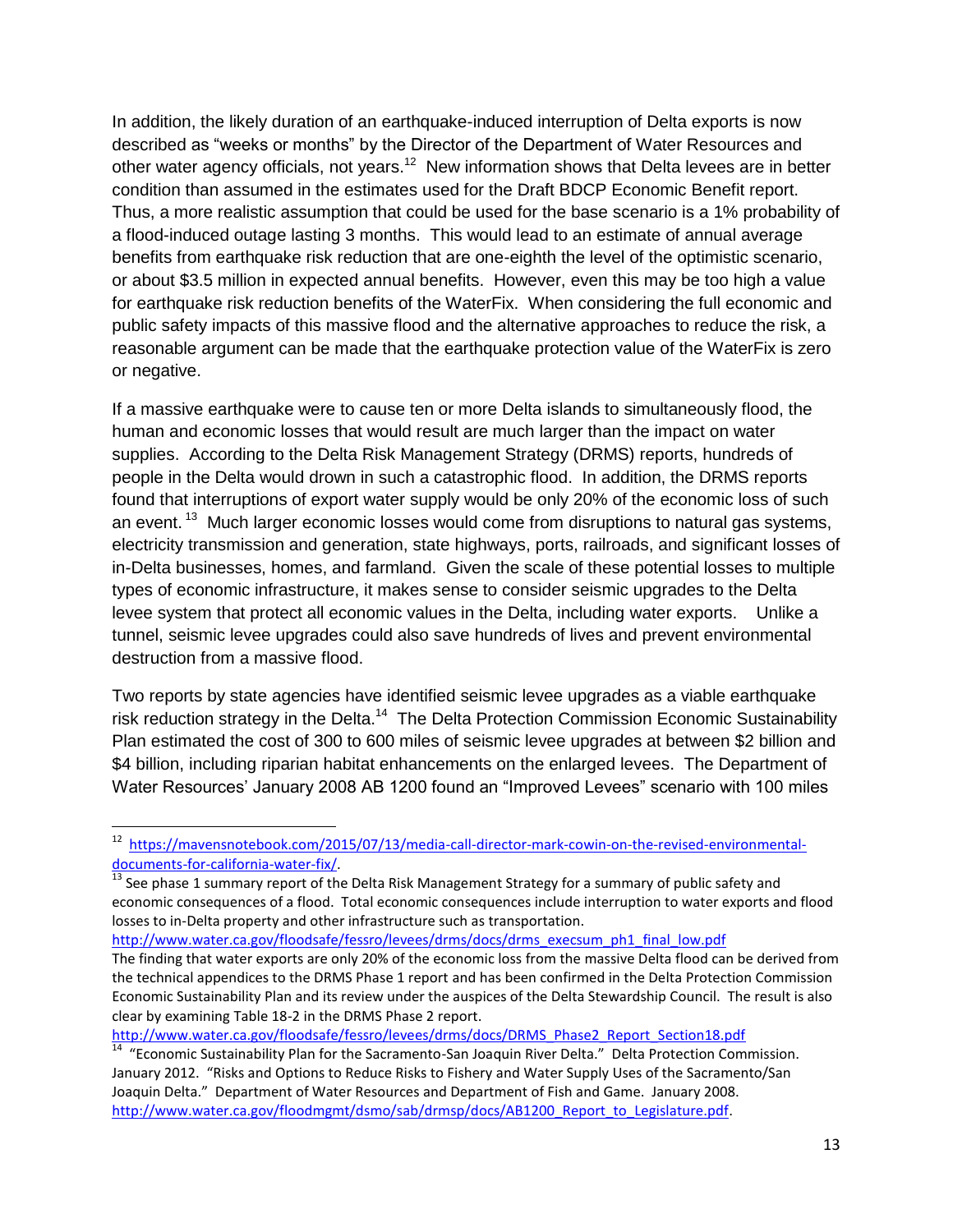of seismic upgrades to eight islands in the south Delta was the lowest cost of three promising risk reduction strategies, including a peripheral canal.<sup>15</sup> In addition, a 2007 PPIC report estimated the cost of a similar Dutch style, "Fortress Delta" strategy at \$4 billion.<sup>16</sup> Seismic levee upgrades are 1/6 to 1/3 the cost of the proposed water conveyance tunnel, and provide a much larger and broader range of risk reduction benefits to the economy.

Understanding the larger picture of earthquake risk is essential because benefit-cost analysis is based on "with and without" comparisons to the next best alternative. If a significant positive value is given to seismic-risk reduction from the WaterFix as in the optimistic scenario, it means that there is an implicit assumption that there will be no action to reduce the seismic risk to human life and other economic assets in the Delta. If the WaterFix is a substitute for Delta levee upgrades as some advocates of the tunnels have suggested, then it could have a negative seismic risk reduction value since the WaterFix could result in unnecessary loss of life of property compared to a less costly levee upgrade alternative. In addition, it is important to recognize that California voters approved more bond funding to further strengthen Delta levees in 2014, and the California Water Plan and the Delta Stewardship Council's Delta Plan both support the creation of an assessment district for delta levees that will generate financial contributions to upgrade and maintain the system from a much larger group of beneficiaries than currently contribute. Since the WaterFix only provides partial protection of water exports from earthquake, it is very possible that a levee upgrade strategy could provide even more earthquake protection for water exports than the tunnels.

As shown in the above discussion, it isn't clear that the WaterFix adds significant seismic protection benefits over what can be reasonably expected to occur if the tunnels are not constructed. Thus, the base scenario estimates zero value for the earthquake risk reduction benefits of the WaterFix.

### <span id="page-14-0"></span>**Costs of the WaterFix**

 $\overline{\phantom{a}}$ 

The costs of the WaterFix include the construction, mitigation, operating and maintenance costs that state and federal water contractors are expected to pay, as well as negative impacts that could accrue to other water users and the environment. This report makes some initial estimates of the value of negative impacts on in-Delta municipal and agricultural users, and the environment. These costs are likely conservative as these initial estimates do not include any

<sup>&</sup>lt;sup>15</sup> The seismic upgrade of only 8 islands was found to reduce the cost of water export interruptions from the largest Delta earthquake by 2/3, and the strategy had the largest overall economic risk reduction because it also protected other economic assets from flood in the case of an earthquake.

<sup>&</sup>lt;sup>16</sup> The PPIC ruled out a "fortress Delta" solution in 2007, because its \$4 billion cost was too high compared to a peripheral canal they assumed would cost only \$3 billion. The PPIC also ignored or downplayed public safety and the risk to non-water supply infrastructure. See "Envisioning Futures for the Sacramento-San Joaquin Delta" Public Policy Institute of California, February 2007.<http://www.ppic.org/main/publication.asp?i=671>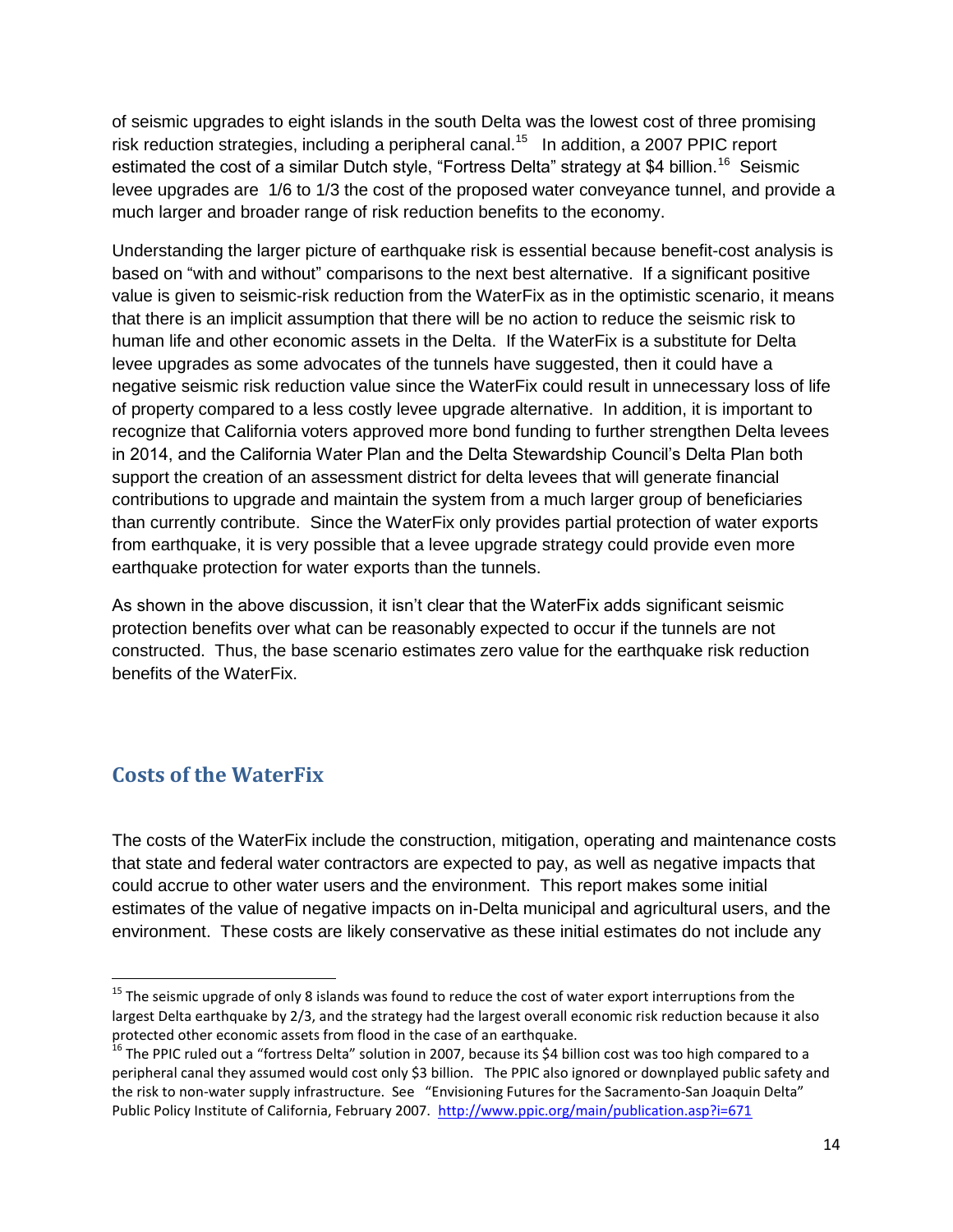costs on water users upstream of the Delta, or non-water user impacts in the Delta such as negative impacts on Delta recreational values or construction impacts on Delta residents.

#### <span id="page-15-0"></span>**Construction and Mitigation Costs:**

Construction and mitigation costs are taken from the California WaterFix Design and Construction Enterprise Budget and Schedule.<sup>17</sup> It estimates \$ 795,952,611 in mitigation costs over 25 years with most actions complete in the first ten years. The construction budget is \$ 14,943,458,684 in 2014 dollars with a 15 year construction period, for a total cost of over \$15.7 billion. The budget states "At this level of project definition, the corresponding level of accuracy is +30% to ‐20%." For this report, we distributed the construction and mitigation costs evenly over a 15 year construction period, \$1,049,294,086 in annual costs from 2017 to 2031. The present value of these costs using a 3.5% discount rate is \$11,676,474,531. While water contractors will finance construction with bonds, benefit-cost analysis does not consider financing costs.

#### <span id="page-15-1"></span>**Operating and Maintenance Costs:**

The estimate of operation and maintenance costs is taken from chapter 8 of the Public Draft Bay Delta Conservation Plan.<sup>18</sup> The BDCP estimated these costs in 2012 dollars at \$25.1 million for the first five years, and \$38.1 million annually after the first five years. For this analysis, these costs were adjusted to 2014 dollars and applied to 100 years of operations. Using a 3.5% discount rate, the present value of these operating and maintenance costs is \$591,658,075.

#### <span id="page-15-2"></span>**Environmental Effects:**

l

There has been significant debate about the environmental effects of the WaterFix. While there would be some environmental benefits from less use of the south Delta intakes that cause reverse flows in the Delta, there would be offsetting environmental harms from the construction and operation of the north Delta intakes. However, there is no basis to argue for overall environmental benefits from the WaterFix when the Bay Delta Conservation Plan – which

 $17$  See Exhibit E of Design and Construction Enterprise documents on the WaterFix webpage.

http://cms.capitoltechsolutions.com/ClientData/CaliforniaWaterFix/uploads/Draft\_Final\_DCE\_Agreement\_Combin ed.pdf

<sup>&</sup>lt;sup>18</sup>http://baydeltaconservationplan.com/Libraries/Dynamic\_Document\_Library/Public\_Draft\_BDCP\_Chap ter 8 - Implementation Costs and Funding Sources.sflb.ashx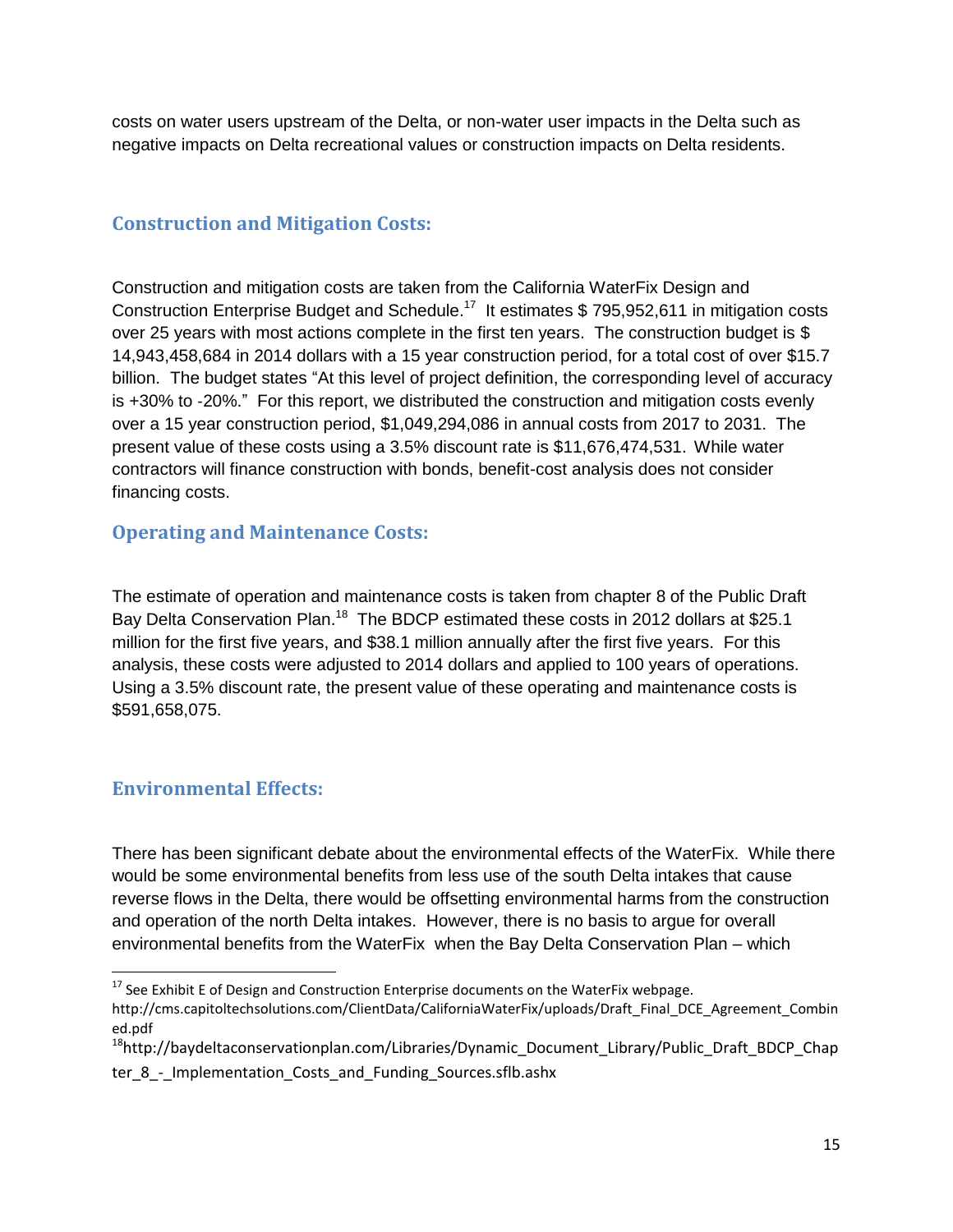included much more extensive habitat restoration – could not demonstrate that it would lead to overall improvement of endangered species to meet the standards of an HCP/NCCP under section 10 of the Endangered Species Act. The WaterFix is attempting to meet a lower regulatory standard for a section 7 consultation under the ESA. In contrast to Section 10's standard of improvement, a Section 7 consultation only requires a finding that the WaterFix is not likely to jeopardize the continued existence of listed species or adversely modify critical habitat. The revised biological assessment prepared by DWR and BOR to support the WaterFix proposal finds that the project is "likely to adversely affect" Delta Smelt, Chinook Salmon and other threatened and endangered species.<sup>19</sup> However, DWR and BOR argue that the harm is insignificant and point to other potential environmental benefits of the project.<sup>20</sup>

Given the section 7 standard and the findings of the biological assessment, it would be reasonable to assign an environmental cost to the WaterFix for benefit-cost analysis. However, both the optimistic and base scenario in this analysis assigns zero environmental cost to the WaterFix, and thus accepts the conclusion of WaterFix proponents that the impacts are insignificant. The assumption of zero environmental costs used in this benefit-cost analysis is favorable to the WaterFix, but maintains this analysis' consistency with environmental documents produced by DWR and BOR to support the proposal. It is important to recognize that the finding of zero environmental cost depends critically on the relatively small water yields in these documents.

While this analysis does not include a pessimistic scenario, it is important to recognize that many fishery experts have stated that the adverse risks to salmon are much larger than reported in the WaterFix environmental documents on which this reports' estimates are based. For example, David Vogel, who has been a principal scientific investigator on dozens of studies of salmon in the Central Valley and Delta for the U.S. Fish and Wildlife Service, Bureau of Reclamation and other agencies, summarized the impacts of the Delta tunnels as follows:

"the proposed north Delta water diversions are an unprecedented, extremely high-risk experiment with a very high probability of failure for fish protection and an irreversible commitment of resources. Adverse impacts to anadromous fish could potentially be catastrophic."<sup>21</sup>

<span id="page-16-0"></span> $\overline{\phantom{a}}$ 

 $^{19}$  See Table 7-1, page 7-36 of the Biological Assessment for a summary.

http://cms.capitoltechsolutions.com/ClientData/CaliforniaWaterFix/uploads/Ch\_7\_Effects\_Determinations.pdf <sup>20</sup> See News Release for the Biological Assessment.

http://cms.capitoltechsolutions.com/ClientData/CaliforniaWaterFix/uploads/FIX\_eBlast\_BioAssessment\_8216\_Rev .pdf

 $^{21}$  Quote from page 1 of Dave Vogel's comments on the Public Draft BDCP EIR/EIS available at [http://www.norcalwater.org/wp-content/uploads/BDCP\\_Comments-Vogel.pdf](http://www.norcalwater.org/wp-content/uploads/BDCP_Comments-Vogel.pdf)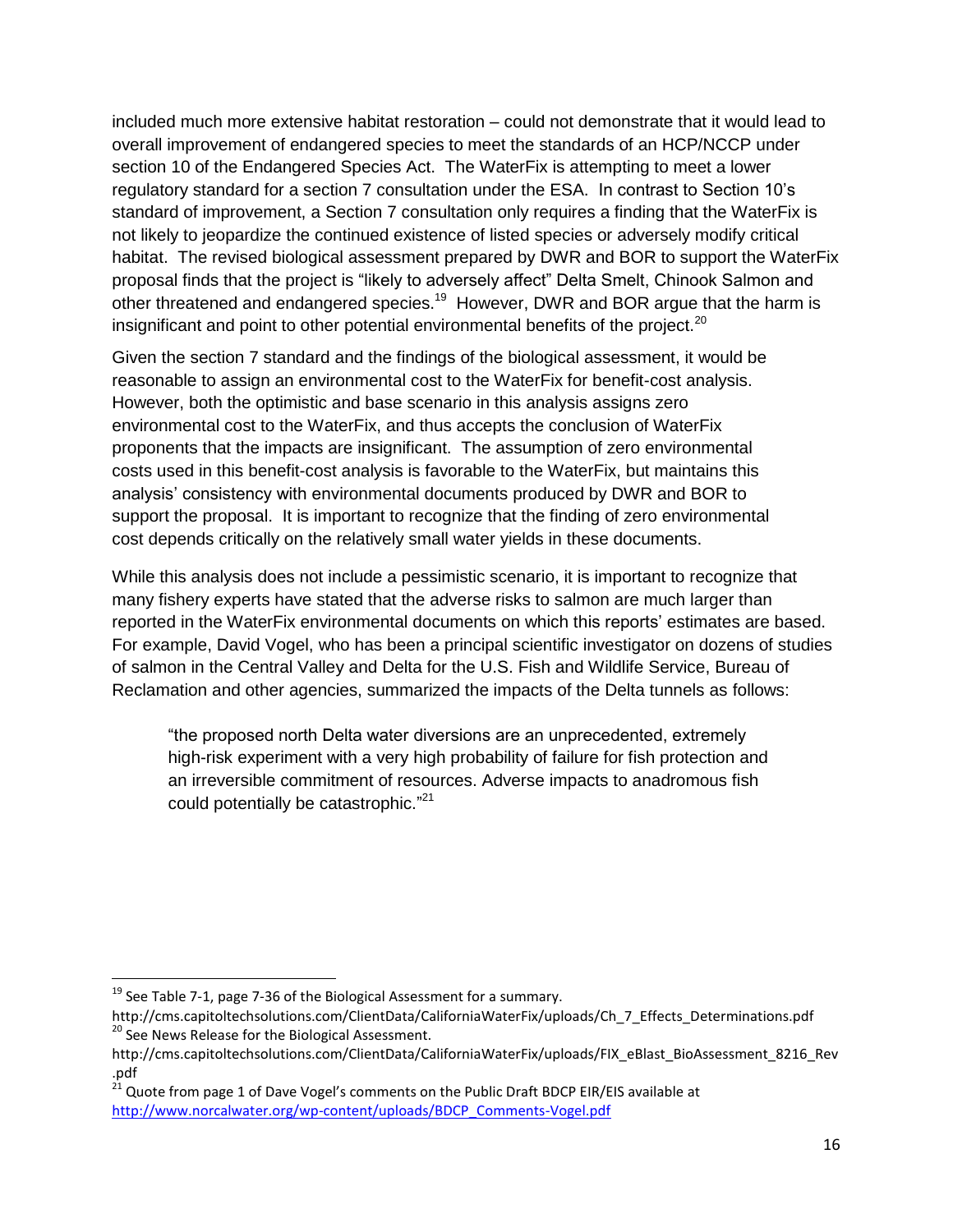#### **In-Delta Municipal Water Supply Costs**

While the WaterFix would improve water quality for South of Delta exporters, the WaterFix would move much of their diversions upstream of some significant existing drinking water intakes in the Delta, including the Contra Costa Water District, City of Stockton, and the Barker Slough intake to the North Bay Aquaduct that serves Solano and Napa counties. As a result of the WaterFix, water quality will be degraded at these municipal intakes. The most frequent concerns raised by these water users are that reduced freshwater flows from the Sacramento River will result in increased salinity, and greater proliferation of biological contaminants such as the bacteria, Microcystis.<sup>22</sup>

On March 29, 2016, the Contra Costa Water District reached a settlement with the Department of Water Resources regarding the water quality impacts of the WaterFix.<sup>23</sup> As a result of the settlement, the export water contractors who benefit from the tunnels will pay the costs of building an intertie between the Contra Costa Water District and the tunnels or allow diversion at another location upstream of the WaterFix intakes. The settlement does not include a cost estimate for these actions to protect water quality for Contra Costa Water District. To get an estimate of implementing the settlement, we spoke to two individuals with knowledge of the Water District facilities and the cost of building similar infrastructure and identified a cost range of \$50 million to \$150 million.

Solano County estimates moving the Barker Slough intakes to a location upstream of the WaterFix intakes would cost \$550 million, a proposal that has been developed independent of the WaterFix effort due to existing water quality challenges at Barker Slough.<sup>24</sup> WaterFix would increase these water quality issues, and therefore increase the need for the new intake. While it would be inaccurate to attribute all of this \$550 million cost to the WaterFix, a significant portion of it could be used to represent additional municipal water quality costs. We are unaware of any cost estimates for mitigating water quality impacts to the City of Stockton or other municipal and industrial intakes. Thus, we used the high-end range for Contra Costa Water District settlement costs in the base scenario to represent all in-Delta municipal water supply costs although this would be an understatement if any more than one-fifth of the cost of moving Barker Slough intakes was attributed to the Waterfix. The low-end \$50 million cost estimate for the optimistic scenario was spread over the 15 year construction period, resulting in a present value of \$37 million. The \$150 million cost estimate for the base scenario was modeled as \$10 million over 15 years for a present value of \$111 million.

 $\overline{\phantom{a}}$  $^{22}$  For example, see the Contra Costa Water District on the WaterFix RDEIR/RDEIS <http://www.ccwater.com/DocumentCenter/Home/View/1495>, and the City of Stockton's protest of the WaterFix to the State Water Resource Control Board

[http://www.waterboards.ca.gov/waterrights/water\\_issues/programs/bay\\_delta/california\\_waterfix/noi\\_protests/](http://www.waterboards.ca.gov/waterrights/water_issues/programs/bay_delta/california_waterfix/noi_protests/docs/cityofstockton_protest.pdf) [docs/cityofstockton\\_protest.pdf](http://www.waterboards.ca.gov/waterrights/water_issues/programs/bay_delta/california_waterfix/noi_protests/docs/cityofstockton_protest.pdf)

 $\frac{23}{23}$  <http://www.ccwater.com/317/Bay-Delta-Conservation-Plan-Comments>

<sup>&</sup>lt;sup>24</sup> <http://www.scwa2.com/home/showdocument?id=918>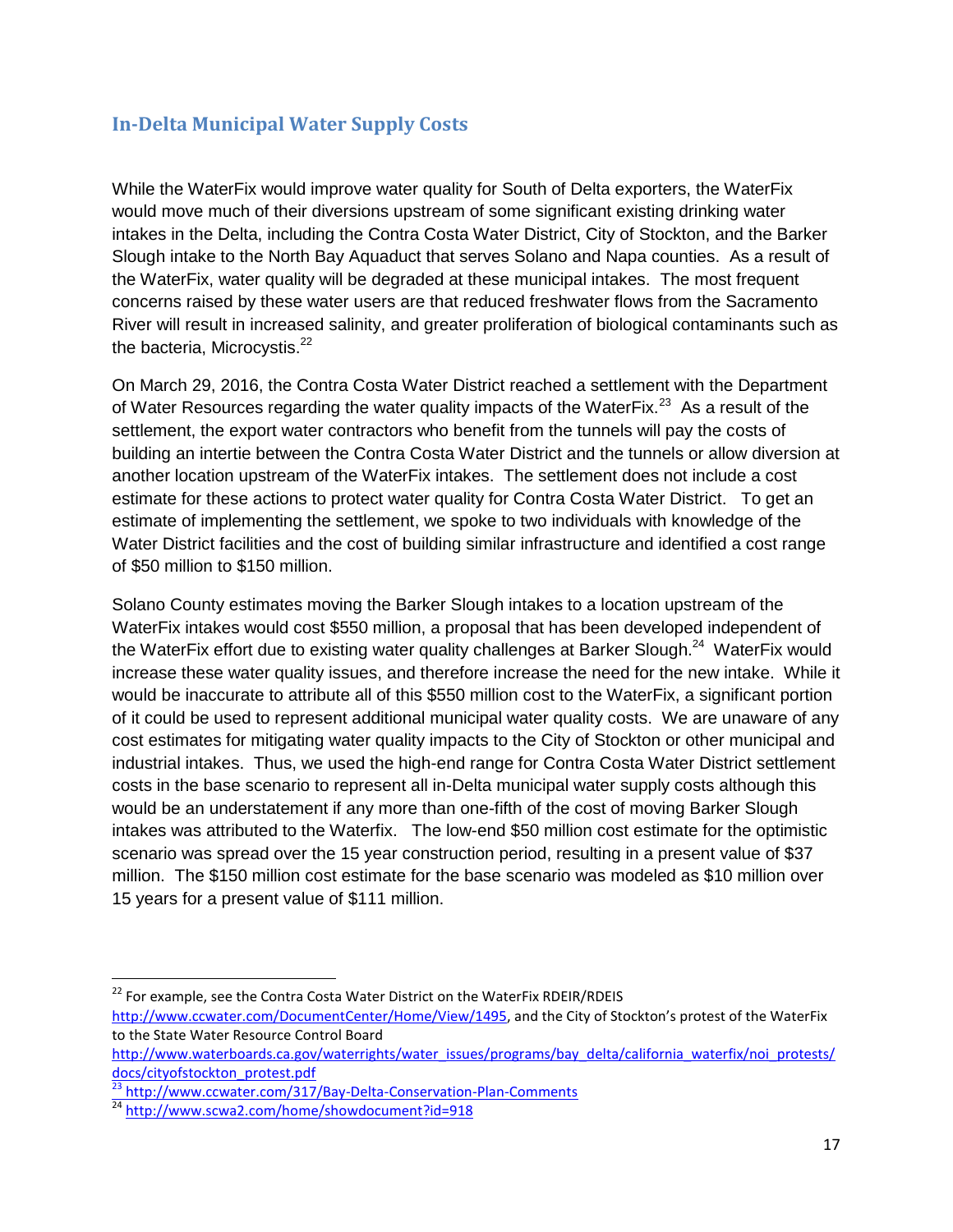#### <span id="page-18-0"></span>**Delta Agriculture Costs**

 $\overline{a}$ 

The WaterFix will negatively impact agriculture in the Delta in two primary ways: loss of land to facility construction and mitigation, and water quality degradation. Other potential impacts on Delta agriculture have been identified but are not quantified in this report, including disruption of transportation, dewatering groundwater for construction, and a drop in river levels below intakes.

The estimate of Delta agriculture land lost due to construction of the tunnels comes from the BDCP RDEIR/SDEIS, Table 14-8, which estimates 3,909 acres permanently lost to the facilities and 1,495 acres where production is temporarily disrupted during construction for a total of 5,404 acres of farmland in which production in permanently or temporarily lost. The vast majority of this land is prime farmland in the north and south Delta where agricultural productivity is high. In 2009, these areas averaged \$1,949 per acre in revenue according to the Delta Protection Commission Economic Sustainability Plan which equates to \$2,150.67 per acre in 2014 dollars. Both the optimistic and base scenarios assume \$11.618 million in annual lost revenue during the construction period, and \$8.404 million in annual lost revenue after construction is complete in 2031. The present value of these costs for the optimistic scenario is \$293,953,421.

Water quality impacts for the optimistic scenario are taken from the Draft Bay Delta Conservation Plan Statewide Economic Impact Report.<sup>25</sup> In this report, BDCP consultants estimated \$1.86 million in annual revenue loss due to water quality degradation using water quality modeling conducted for the BDCP that showed salinity increases of a few percentage points in select locations and model of salinity impacts on Delta crop production developed for the Delta Protection Commission Economic Sustainability Plan. When combined with the decline in revenue from land loss, the total Delta agricultural revenue loss in the optimistic scenario after the construction period is \$10.324 million annually in 2014 dollars.

Similar to the case of in-Delta municipal water quality impacts, opponents of the WaterFix are strongly contesting the water quality predictions made in the WaterFix environmental documents for Delta agriculture. In addition, it should be noted that while the California Department of Water Resources has told the State Water Resource Control Board (SWRCB) that the project will comply with water quality regulations in the Delta, in a separate application before the SWRCB, the Department of Water Resources is proposing a 41% increase in growing season salinity standards in the Delta from 0.7 mS/cm to 1.0 mS/cm. $^{26}$  At this point, there is no generally accepted prediction of water quality impacts, but it is reasonable to assume that WaterFix proponents will take advantage of at least some of the relaxation in agricultural water

<sup>&</sup>lt;sup>25</sup> Draft Bay Delta Conservation Plan Statewide Economic Impact Report. August 2013. Jonathan Hecht, ICF International and David Sunding, The Brattle Group.

<sup>&</sup>lt;sup>26</sup>Review of the San Joaquin River Flow and Southern Delta Water Quality Objectives and Program of Implementation (Phase I of the Bay-Delta Effort)

[http://www.waterboards.ca.gov/waterrights/water\\_issues/programs/bay\\_delta/bay\\_delta\\_plan/water\\_quality\\_co](http://www.waterboards.ca.gov/waterrights/water_issues/programs/bay_delta/bay_delta_plan/water_quality_control_planning/index.shtml) [ntrol\\_planning/index.shtml](http://www.waterboards.ca.gov/waterrights/water_issues/programs/bay_delta/bay_delta_plan/water_quality_control_planning/index.shtml)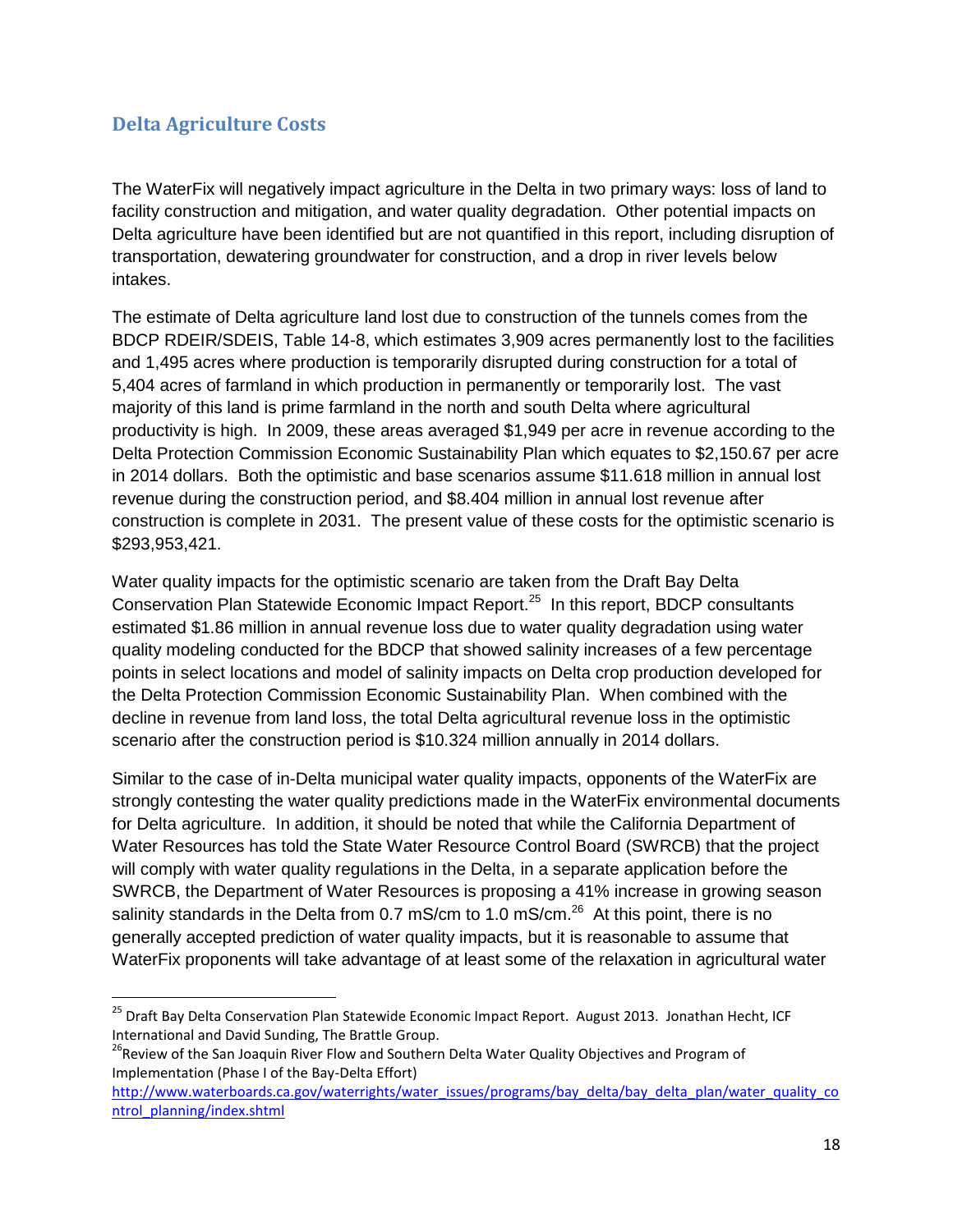quality standards they are seeking. Thus, the base scenario assumes only a 25% increase in salinity of Delta irrigation water over historical conditions even though the standards proposed by the Department of Water Resources would allow for even larger increases. Using the model of salinity impacts on Delta crop production developed for the Delta Protection Commission Economic Sustainability Plan, the base scenario predicts a \$26.301 million decline in agricultural revenue in 2014 dollars. When combined with the declines from land loss, the base scenario projects \$11.619 million dollars in annual agricultural revenue losses during the construction period, and a total of \$34.705 million in annual agricultural revenue losses after tunnel construction is complete in 2031. The present value of these costs for the base scenario is \$682,807,143.

#### <span id="page-19-0"></span>**Transportation Disruption Costs**

The \$15 billion tunnels construction project will have substantial impacts on the Delta's rural road network, significantly altering other commercial activity and the quality of life over an estimated 15 year construction period. The Draft BDCP Statewide Economic Impact Report quantified some of these effects by estimating the cost of traffic delays on state highways in the Delta. It estimates construction generated traffic delay costs could reach \$28 million in some years. In particular, the report estimates large increases in vehicle counts on State Route 4 in San Joaquin County and State Route 160 in Sacramento County. Vehicle counts on State Route 4 at 7 A.M. are estimated to increase 50%, and vehicle counts for SR 160 at 7 A.M. are estimated to more than double. State Route 4 accounts for most of the delay costs as it is a busy road that includes the main access for trucks into the Port of Stockton from I-5, as well as the movement of people and equipment for local agricultural operations, movement of people between Stockton and Contra Costa County communities such as Discovery Bay and Brentwood. SR 160 is not as busy as SR 4, but is a scenic route connecting most of the Delta's legacy communities, and heavy construction traffic will not only cause local delays but disrupt the Delta's recreation and tourism economy. Both the optimistic and base scenarios apply the delay costs from the Draft BDCP Statewide Economic Impact Report from 2013 to the updated construction scenario in this report, and find the present value of costs of \$132.2 million. This is a conservative estimate that does not account for transportation impacts on local roads in the Delta.

#### <span id="page-19-1"></span>**Other Unquantified Costs**

There are several other costs to the project that are not quantified in this analysis. Among the most important of these are negative impacts on Delta recreation and tourism, and risks to water supplies for upstream water interests. Some of the most significant costs on Delta recreation are described in the following excerpt from Steamboat Resort's protest to the WaterFix.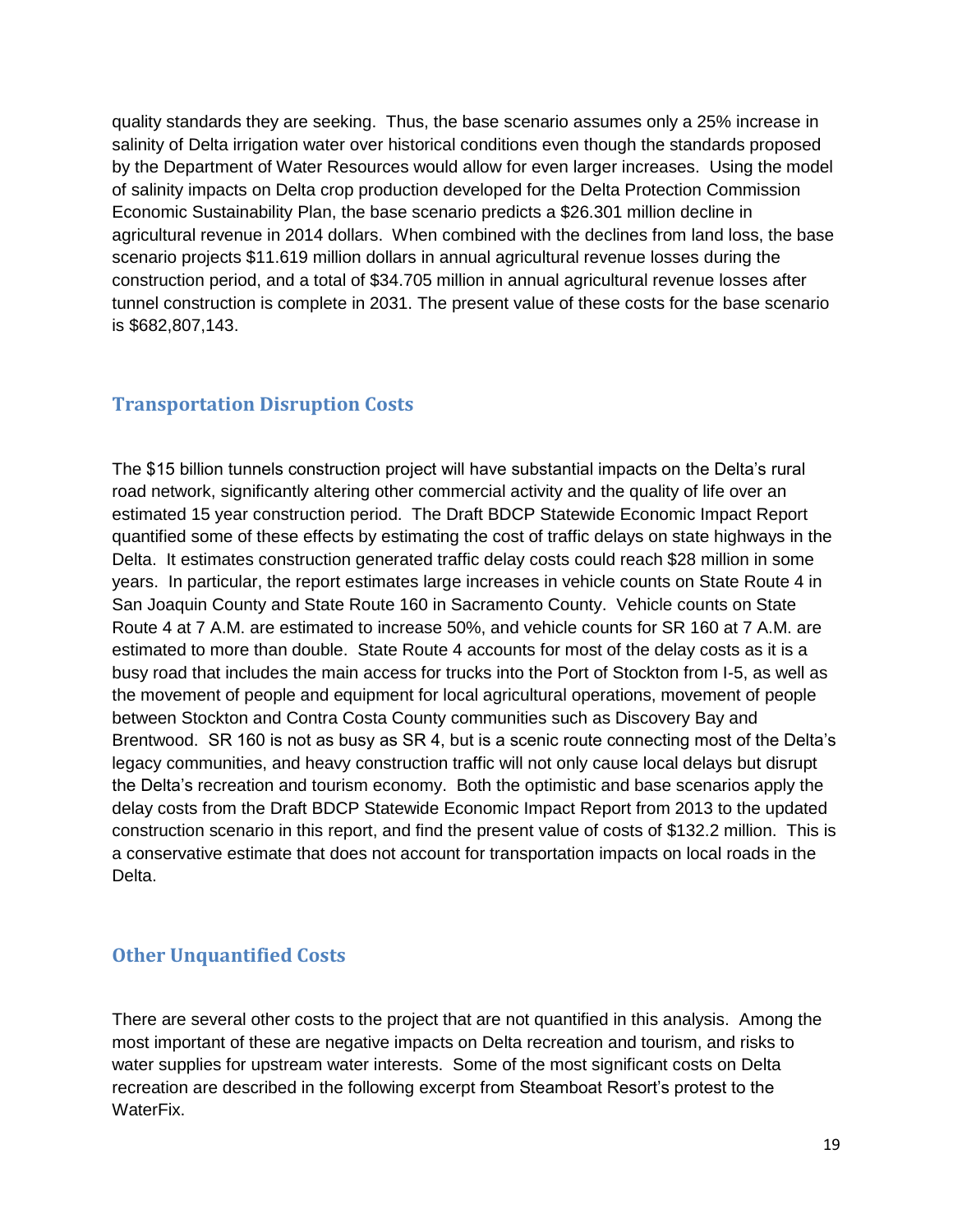"Construction of the intake facilities will result in barge traffic and restricted boating zones that will directly conflict with recreational uses for the duration of the construction period, an estimated 14 years. Continuous barge traffic will essentially make boating recreation dangerous. A significant amount of boaters utilize the Sacramento River near to and downstream of the intakes along the proposed barge routes in the summer and peak fishing periods. Barge traffic will make the river extremely congested to the point where it will turn people away from recreating in the areas of the Delta where construction is taking place for a significant amount of time. The noise impacts from construction, primarily pile driving, will also deter tourism and recreational users."<sup>27</sup>

Water users upstream of the Delta in the Sacramento and San Joaquin Valleys are also protesting the WaterFix, because they believe their upstream water diversions could be reduced to provide greater freshwater flows into the Delta to compensate for the WaterFix reducing incoming freshwater flows from the Sacramento River. For example, the North State Water Alliance representing water users in the watershed of the Sacramento River states:

"The California Water Fix appears to be designed to require additional flows into the Delta that would directly reduce available water supplies, both surface and groundwater, for the north states economy and environment."<sup>28</sup>

San Joaquin Tributaries Association and Friant Water Users have also protested the WaterFix, because of the potential impact on water supplies for their members upstream of the Delta in the watershed of the San Joaquin River.

### <span id="page-20-0"></span>**Benefit-Cost Results and Conclusion**

 $\overline{a}$ 

Table 2 summarizes the benefits and costs detailed in the previous section. The results clearly show that the WaterFix is not economically justified under both the base and optimistic scenarios. The base scenario finds a net present value of less than -\$10 billion, and a benefitcost ratio of 0.23. That means the WaterFix is estimated to provide only 23 cents of benefits for each dollar of cost. Using an optimistic set of study assumptions where all values of benefits and costs are taken from reports produced to advocate for the WaterFix, the net present value is -\$7.8 billion and the benefit-cost ratio only increases to 0.39. Thus, under optimistic assumptions, costs are still more than 2.5 times larger than benefits.

This report does not include a pessimistic scenario, and many key assumptions were structured in ways that benefit the Water Fix. This analysis uses a long 100 year operation period for benefits, does not consider the possibility of construction cost overruns, uses a low discount

<sup>&</sup>lt;sup>27</sup> WaterFix Protest of Steamboat Resort to the State Water Resource Control Board Division of Water Rights. http://www.waterboards.ca.gov/waterrights/water\_issues/programs/bay\_delta/california\_waterfix/noi\_protests/ docs/sbr\_protest.pdf

<sup>28</sup> http://northstatewater.org/assets/nemethwaterfix.lettercommentsoct2015.pdf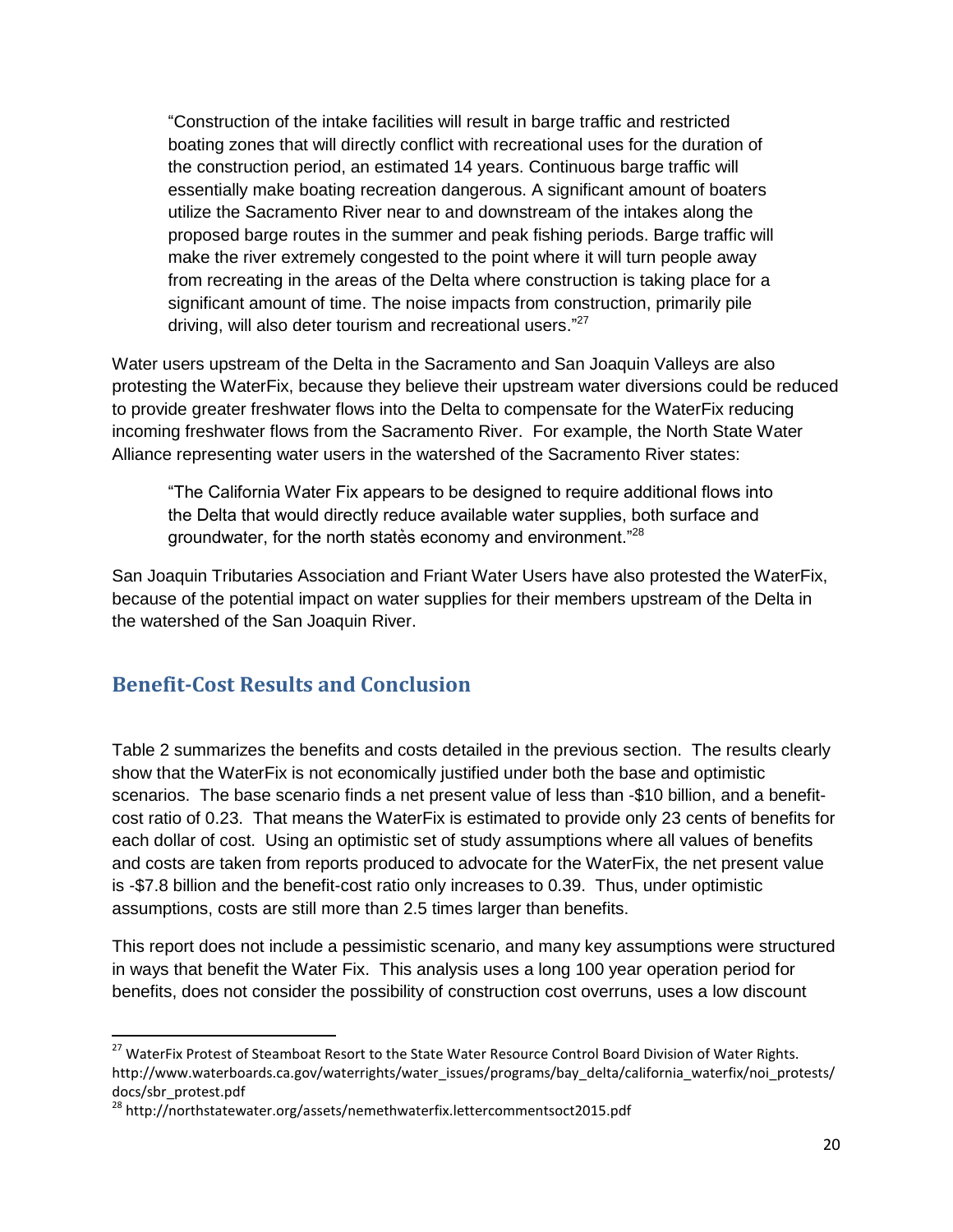rate, and does not consider the potential for environmental damage. The analysis does not quantify several important costs such as negative impacts on Delta recreation, upstream water users, and transportation impacts on local roads, or include all in-Delta municipal water supply impacts. Third party impacts to the Delta region are conservatively estimated.

**Table 3. Present Value of Benefits and Costs of Delta Tunnels Through the Year 2131.**  Includes 15 years of construction, and 100 years of operation. Values are in 2014 dollars, using a 3.5% discount rate consistent with recommendations of California Water Commission.

|                                    | Base scenario      | Optimistic Scenario |
|------------------------------------|--------------------|---------------------|
| <b>Benefits</b>                    |                    |                     |
| <b>Export Water Supply</b>         | \$1,319,521,208    | \$2,822,409,124     |
| <b>Export Water Quality</b>        | \$1,677,361,307    | \$1,677,361,307     |
| <b>Earthquake Risk Reduction</b>   | \$0                | \$435,796,554       |
| <b>Total Benefits</b>              | \$2,996,882,515    | \$4,935,566,984     |
|                                    |                    |                     |
| <b>Costs</b>                       |                    |                     |
| <b>Construction and Mitigation</b> | \$11,676,474,531   | \$11,676,474,531    |
| <b>Operation and Maintenance</b>   | \$591,658,075      | \$591,658,075       |
| Ecosystem                          | \$0                | \$0                 |
| In-Delta Municipal                 | \$111,279,332      | \$37,093,107        |
| In-Delta Agriculture               | \$682,807,143      | \$293,953,421       |
| In-Delta Transportation            | \$132,205,755      | \$132,205,755       |
| <b>Total Costs</b>                 | \$13,194,424,836   | \$12,731,384,889    |
|                                    |                    |                     |
| <b>Net Benefit</b>                 | (\$10,197,542,281) | (\$7,795,817,905)   |
| <b>Benefit/Cost ratio</b>          | 0.23               | 0.39                |

The primary economic problem for the WaterFix is its low water yield relative to its \$16 billion construction cost. The results of the base scenario analysis show the WaterFix could only be economically justified if its construction and mitigation costs were below \$2 billion or if its water yield could be increased from an annual average of 225,000 acre feet per year to about 2 million acre feet per year without negatively impacting the environment or causing any additional harm to other water users.

The WaterFix has the physical capacity to increase water exports more than the constrained operations assumed in the current proposal, and many project opponents fear that the economic demands created by project financing could result in much higher exports that harm the environment and Delta communities. This report shows the concern of project opponents is well justified, and raises questions as to why state and federal water agencies are seeking environmental approval for the WaterFix without a benefit-cost and financial feasibility analysis consistent with the operating assumptions it is using to obtain regulatory approval.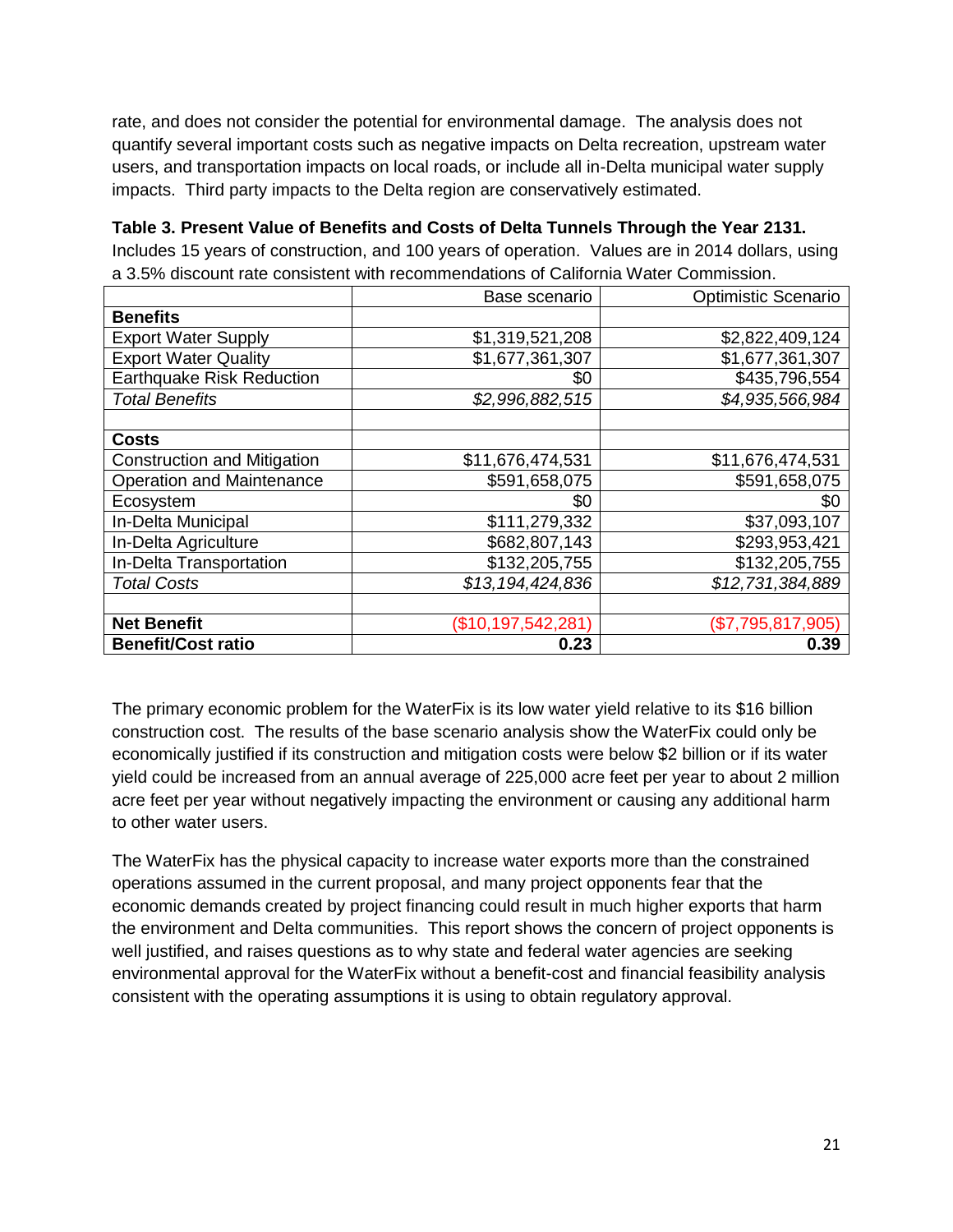## <span id="page-22-0"></span>**Appendix: Financing Challenges**

This benefit-cost report is not a financial feasibility analysis, but the results have important implications for financial feasibility. For instance, the benefit-cost results can be focused to look only at the benefits and costs to the water exporters to analyze their return on investment. If only the benefits and costs to water exporters who would pay for the tunnels are considered (all the benefits and the first two cost categories in Table 3) the costs still exceed benefits by more than \$7 billion in the most optimistic scenario. While this demonstrates that building the tunnels is not in their ratepayers' best interest, some export water agency executives and political leaders will still want to finance and build the WaterFix. A benefit-cost ratio below one reflects a poor return on investment, but does not mean that water agencies do not have the financial capacity to make the investment.

Despite a decade of planning for the tunnels, a financial assessment or detailed financial plan has never been released for either the BDCP or the WaterFix. The most detailed analysis of financial issues was conducted by Blue Sky Consulting in 2014 for the California State Treasurer's Office.<sup>29</sup> The report analyzed the tunnels as described in the 2013 BDCP, and in its base scenario estimated over \$20 billion in bonds would be needed to finance the project, resulting in over \$1.5 billion in annual debt service payments. The report did not analyze the WaterFix proposal, and thus did not consider the increase in costs and construction time from 10 years to nearly 15 years, reduced water yields and loss of regulatory assurance from the transition from BDCP to WaterFix. Despite using an analysis that overestimated farmers' capacity to pay,<sup>30</sup> the Blue Sky Consulting found substantial challenges and financial changes that would be needed for agricultural CVP contractors.

"Even if the CVP contractors develop a new credit with a take-or-pay obligation and similar credit features of DWR bonds, it is not clear at this point whether \$10.25 billion of bonds (assuming a 50/50 split) in the Base Case could reasonably be issued without a large rate stabilization fund or other credit enhancement or subsidy from the federal government, state government, or SWP contractors." (page 8)

The financial challenges for the WaterFix go beyond the poor return on investment described in the benefit-cost analysis, and the potential need for new contract provisions and subsidies as found in the Blue Sky Consulting report. Below is a brief list of additional financial challenges that will have to be addressed before bonds can be issued to finance construction of the tunnels.

<sup>30</sup> For more detailed reviews of the Blue Sky Consulting Analysis, see [http://valleyecon.blogspot.com/2015/02/treasurers-report-on-delta-tunnels.html,](http://valleyecon.blogspot.com/2015/02/treasurers-report-on-delta-tunnels.html) and http://hydrowonk.com/blog/2014/12/10/is-bdcp-a-doable-deal-redux-part-2/

 $\overline{a}$ 

<sup>&</sup>lt;sup>29</sup> Blue Sky Consulting. 2014. "The Bay Delta Conveyance Facility: Affordability and Financing Considerations" http://baydeltaconservationplan.com/Libraries/Dynamic\_Document\_Library/Bay\_Delta\_Conveyance\_Facility-Affordability and Financing Considerations Report 11-14-14.sflb.ashx